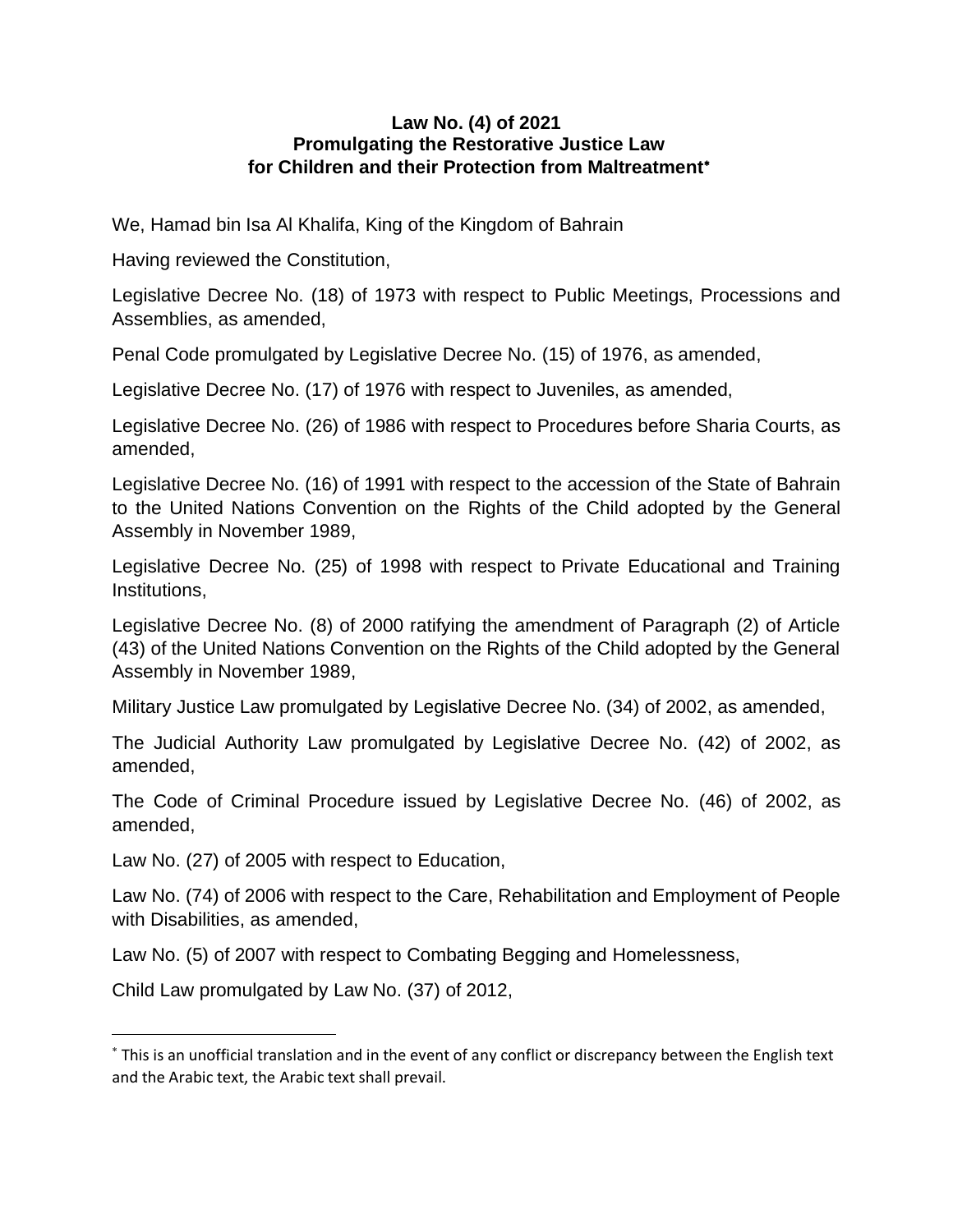Reform and Rehabilitation Institution Law Promulgated by Law No. (18) of 2014,

Law No. (60) of 2014 with respect to Information Technology Crimes,

And Family Law promulgated by Law No (19) of 2017,

And after taking the opinion of the Supreme Judicial Council,

The Shura Council and the Council of Representatives have approved the following law, which we have ratified and enacted:

#### **Article One**

The provisions of the accompanying law shall be applied with respect to the restorative justice for children and their protection from maltreatment. **Article Two**

Without prejudice to the provisions of Article (1) of the Penal Code promulgated by Legislative Decree No. (15) of 1976, the provisions of the accompanying law shall apply to cases which have not been adjudicated and to any proceedings which have not been completed before the date of entry into force thereof.

#### **Article Three**

Legislative Decree No. (17) of 1976 with respect to Juveniles shall be repealed. The provisions of Part Seven and Articles (67), (68) and (69) of the Child Law promulgated by Law No. (37) of 2012 shall also be repealed. Any provision contrary to the provisions of the accompanying law shall be repealed.

#### **Article Four**

The minister concerned with Justice Affairs, in coordination with the Ministry of the Interior and the Ministry concerned with Social Development Affairs, shall issue the executive regulation of the accompanying law within one year from the day following its publication in the Official Gazette.

#### **Article Five**

The Prime Minister and ministers, each within his jurisdiction, shall implement the provisions of this Law

which shall come into force in six months following the date of its publication in the Official Gazette.

#### **King of the Kingdom of Bahrain Hamad bin Isa Al Khalifa**

**Issued at Riffa Palace on 2<sup>nd</sup> Rajab 1442 Hijra Corresponding to: 14th February 2021**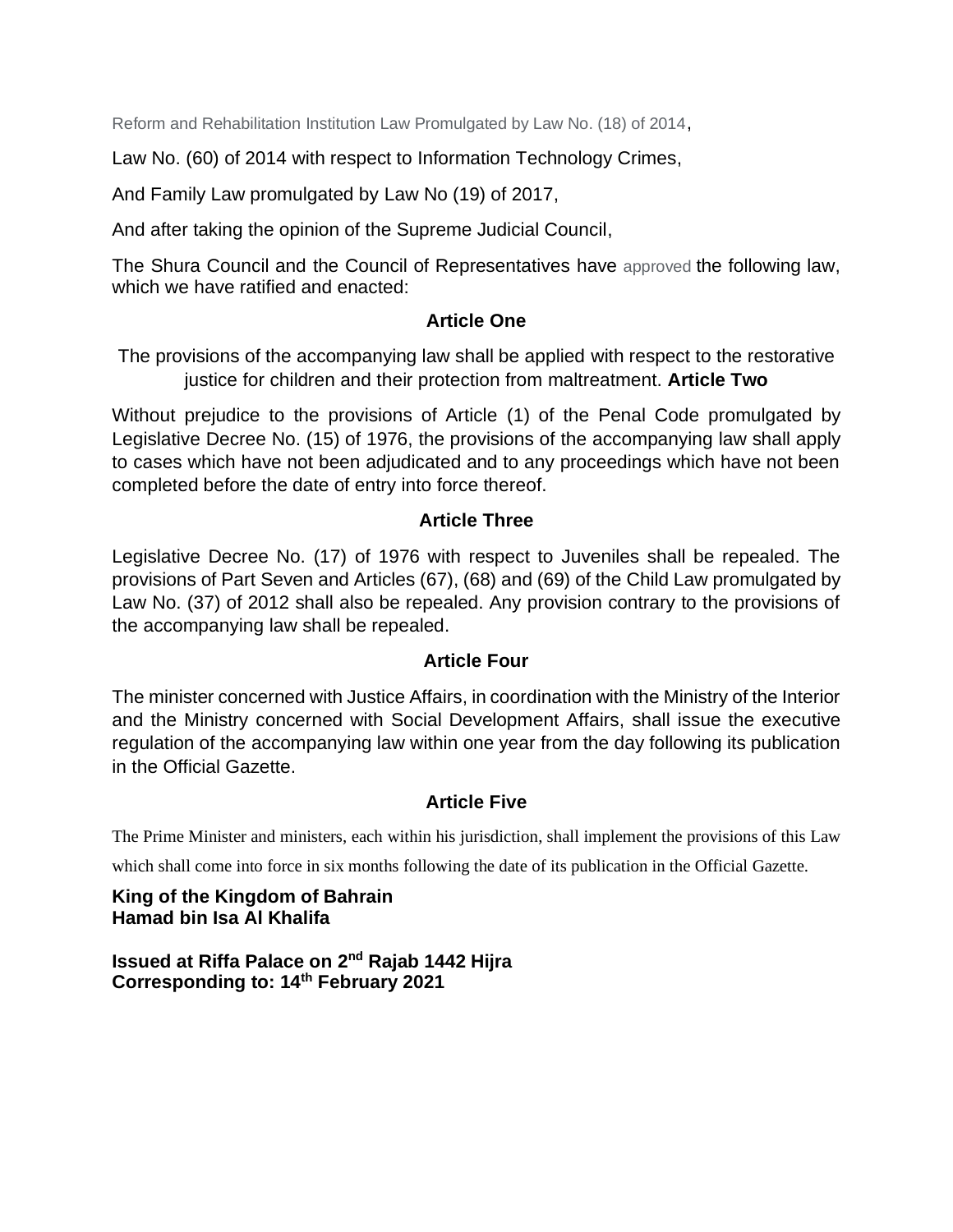#### **The Restorative Justice Law for Children and their Protection from Maltreatment**

#### **Part One General Provisions**

#### **Article (1)**

This Law aims to provide restorative justice for children, and to take care of them and protect them from maltreatment.

The best interests of the child shall take precedence in all rulings, decisions and procedures related to the child, regardless of the authority that issues or implements them.

#### **Article (2)**

In the application of the provisions of this Law, a child shall mean every person who did not exceed eighteen years of age, in accordance to the Gregorian calendar, at the time of committing the crime, or when the child was in one of the situations of risk to endangerment stipulated in Article (12) or maltreatment stipulated in Article (40) of this Law.

Proof of the child's age shall be based on a birth certificate, identity card, or any other official document. In the absence of such document, the age shall be determined by the authorities for which a decision is issued by the Minister concerned with Justice Affairs , in agreement with the Minister of Health.

#### **Article (3)**

There is no criminal liability for a child who did not exceed fifteen years of age, in accordance to the Gregorian calendar, at the time of committing the crime, and the provisions laid down herein shall apply.

#### **Article (4)**

Taking into account the provisions of the Judicial Authority Law promulgated by Legislative Decree No. (42) of 2002, courts called "Restorative Justice Courts for the Child" shall be established in the Kingdom of Bahrain to adjudicate criminal cases arising from crimes committed by children over the age of fifteen years, in accordance to the Gregorian calendar, at the time of commission of a crime.

The Restorative Justice Courts for the Child are composed of:

- 1- The Higher Restorative Justice Court for the Child.
- 2- The Lower Restorative Justice Court for the Child.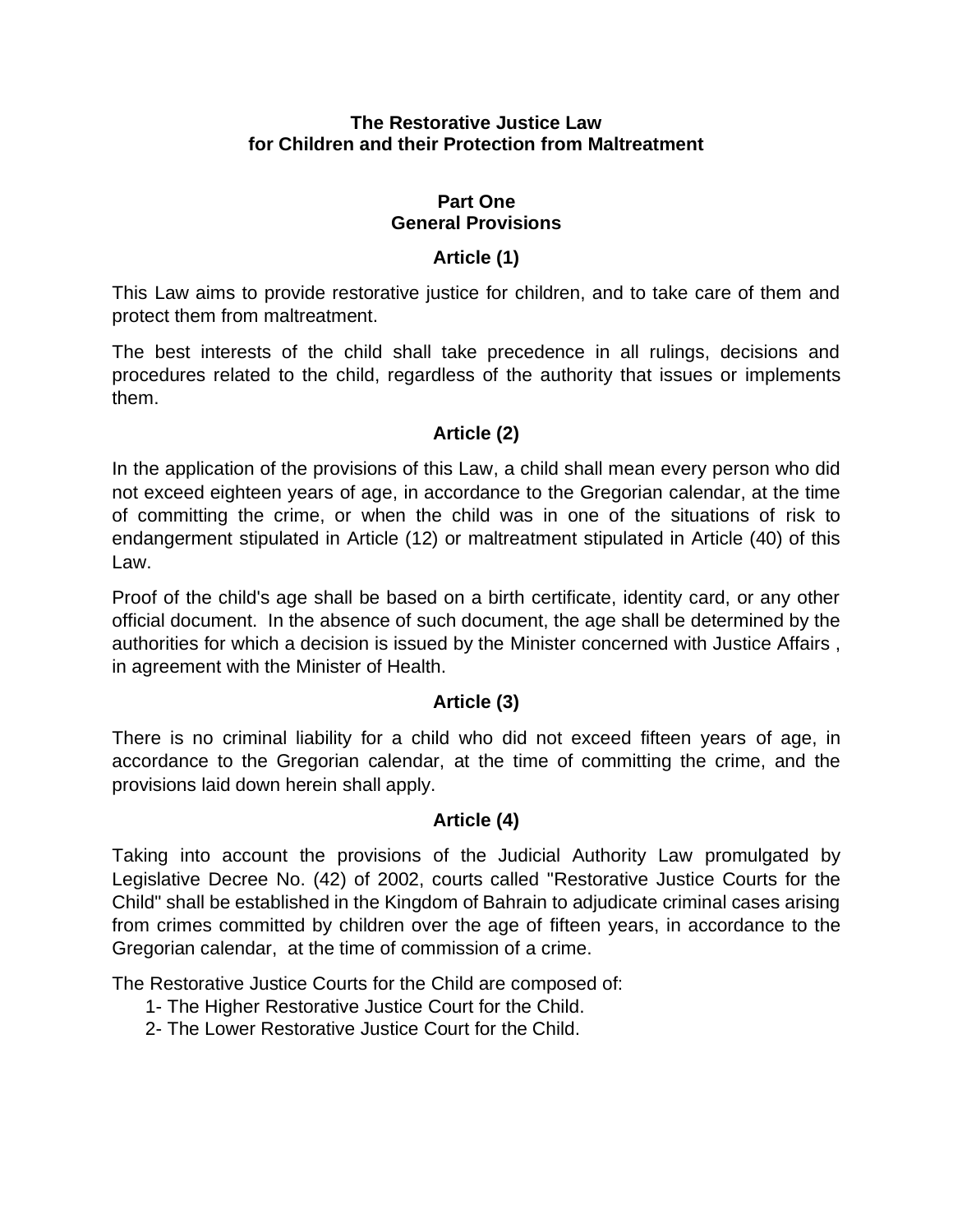The establishment and determination of the premises of the Restorative Justice Courts for the Child shall be by a decision of the Minister concerned with Justice Affairs after the approval of the Supreme Judicial Council.

#### **Article (5)**

The Higher Restorative Justice Court for the Child shall be composed of three judges, and assisted by two of the experts stipulated for in Article (8) of this Law who shall be appointed by the Court, from which among those experts at least one shall be a woman, provided that their attendance at the trial sessions is mandatory.

The Higher Restorative Justice Court for the Child shall be competent to adjudicate felonies, crimes and other matters of which the Higher Criminal Court is competent in. Appeals against its rulings may be lodged with the Supreme Criminal Court of Appeal. It shall be a requirement for the validity of the trials of the Supreme Criminal Court of Appeal in adjudicating the appeals, the presence of two experts from the experts stipulated for in Article (8) of this Law who shall be appointed by the Court, from which among those experts at least one shall be a woman and they have not previously attended the hearings of the trial at which the appealed judgment was rendered. The provisions of the Criminal Procedure Code shall apply regarding the dates and procedures for appeal.

#### **Article (6)**

The Lower Restorative Justice Court for the Child shall be composed of a single judge, and assisted by one of the experts stipulated for in Article (8) of this Law, who shall be appointed by the Court, provided that the expert's attendance at the trial sessions is mandatory.

The court may convene in one of the social welfare institutions or the hospital in which the concerned child is placed if the interest of the child so requires.

The Lower Restorative Justice Court for the Child will be competent to adjudicate misdemeanors and offenses and in other matters pertaining to the lower court. Appeals may be lodged against its rulings with the Higher Restorative Justice Court for the Child. The provisions of the Criminal Procedure Code shall apply with respect to the dates and procedures for the appeal.

#### **Article (7)**

A committee called the "Judicial Committee for Childhood" shall be established by decision of the minister concerned with Justice Affairs, to look into cases of child endangerment or maltreatment referred to it by the Specialized Prosecution for the Child.

The Committee shall be formed under the chairmanship of a judge of the Lower Restorative Justice Court for the Child and one members of the Specialized Prosecution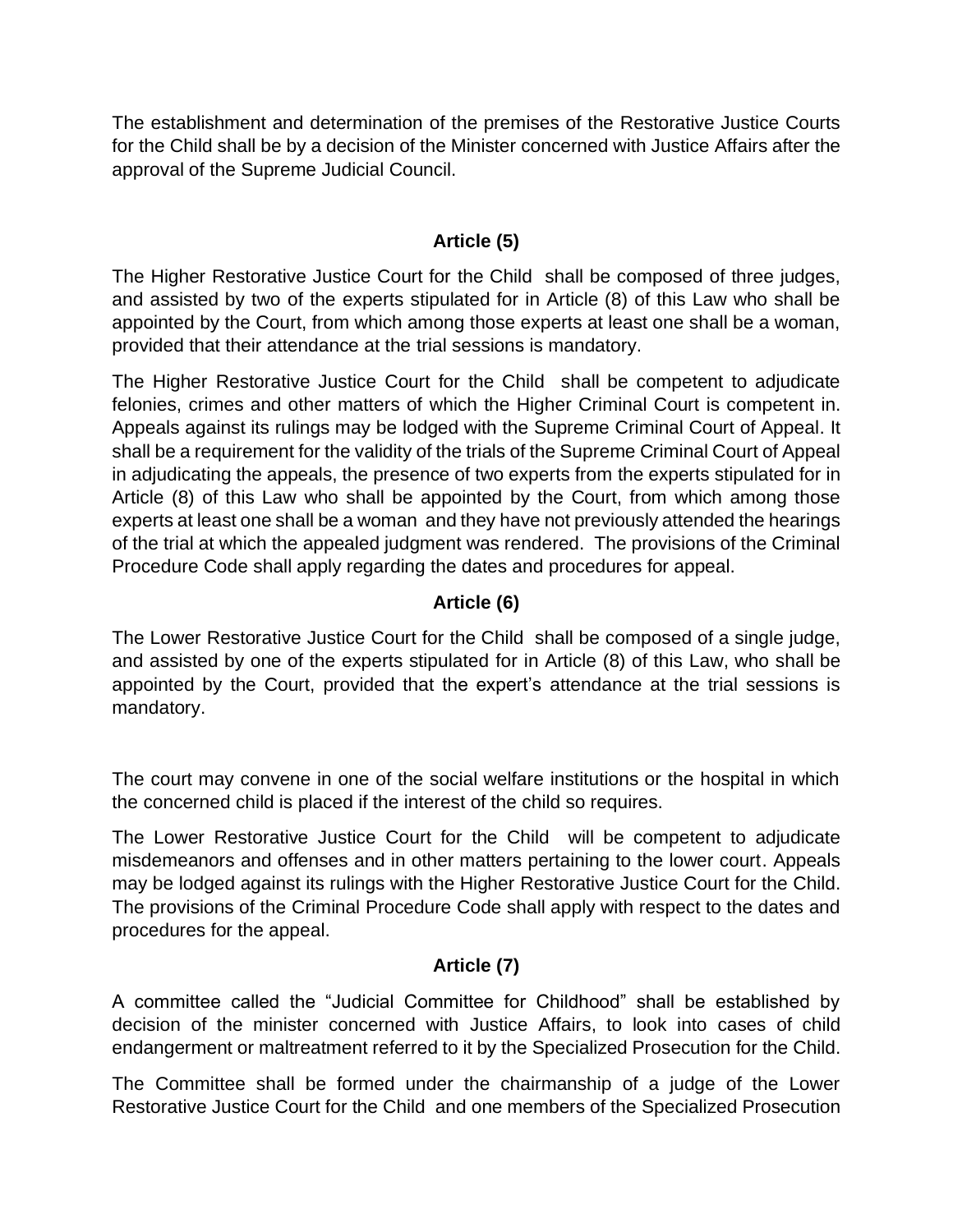for the Child who shall be nominated by the Supreme Judicial Council, and one of the experts stipulated for in Article (8) of this Law, of which the committee appoints from among those experts.

The committee may convene in the social welfare institution or the hospital in which the concerned child is placed if the interest of the child so requires.

Appeals against the committee's decisions may be lodged with the Higher Restorative Justice Court for the Child, and the provisions of the Criminal Procedure Code shall apply with respect to the dates and procedures for the appeal.

#### **Article (8)**

The work experience for the Restorative Justice Courts for the Child and the Judicial Committee for Childhood shall be carried out by a number of specialized experts in the social and psychological fields, of which their appointment and determination of their work system shall be issued by a decision of the minister concerned with Justice Affairs, in agreement with the minister concerned with social development affairs.

Prior to the commencement of their work, the experts shall take the oath before the Minister concerned with Justice Affairs to perform their duties and all that is entrusted to them with integrity, honesty and impartiality.

The experts examine the status of children brought before the Restorative Justice Court for the Child and the Judicial Committee for Childhood and report on the outcome of their work to the Restorative Justice Courts for the Child and the Committee as set out in Article (74) of this Law, as well as the other tasks assigned to them under this Law or through the Restorative Justice Courts for the Child and the Judicial Committee for Childhood.

#### **Article (9)**

The rules and procedures followed before the Higher Criminal Court shall be followed by the Higher Restorative Justice Court for the Child , while rules and procedures established in the articles of misdemeanors shall be followed by the Lower Restorative Justice Court for the Child , without prejudice to the procedural rules stipulated for in this Law.

The Supreme Judicial Council establishes a system which sets out the dates of convening the meetings of the Judicial Committee for Childhood and the mechanism for its decisionmaking. In the absence of a provision in this system, the Committee shall follow the rules and procedures followed before the Lower Restorative Justice Court for the Child .

The works of the Public Prosecution before the Restorative Justice Courts for the Child and the Judicial Committee for Childhood shall be carried out by a Specialized Prosecution for the Child that shall be formed by a decision issued by the Attorney General and shall be composed of members of the Public Prosecution, and assisted by a sufficient number of experts in the social, psychological and other fields.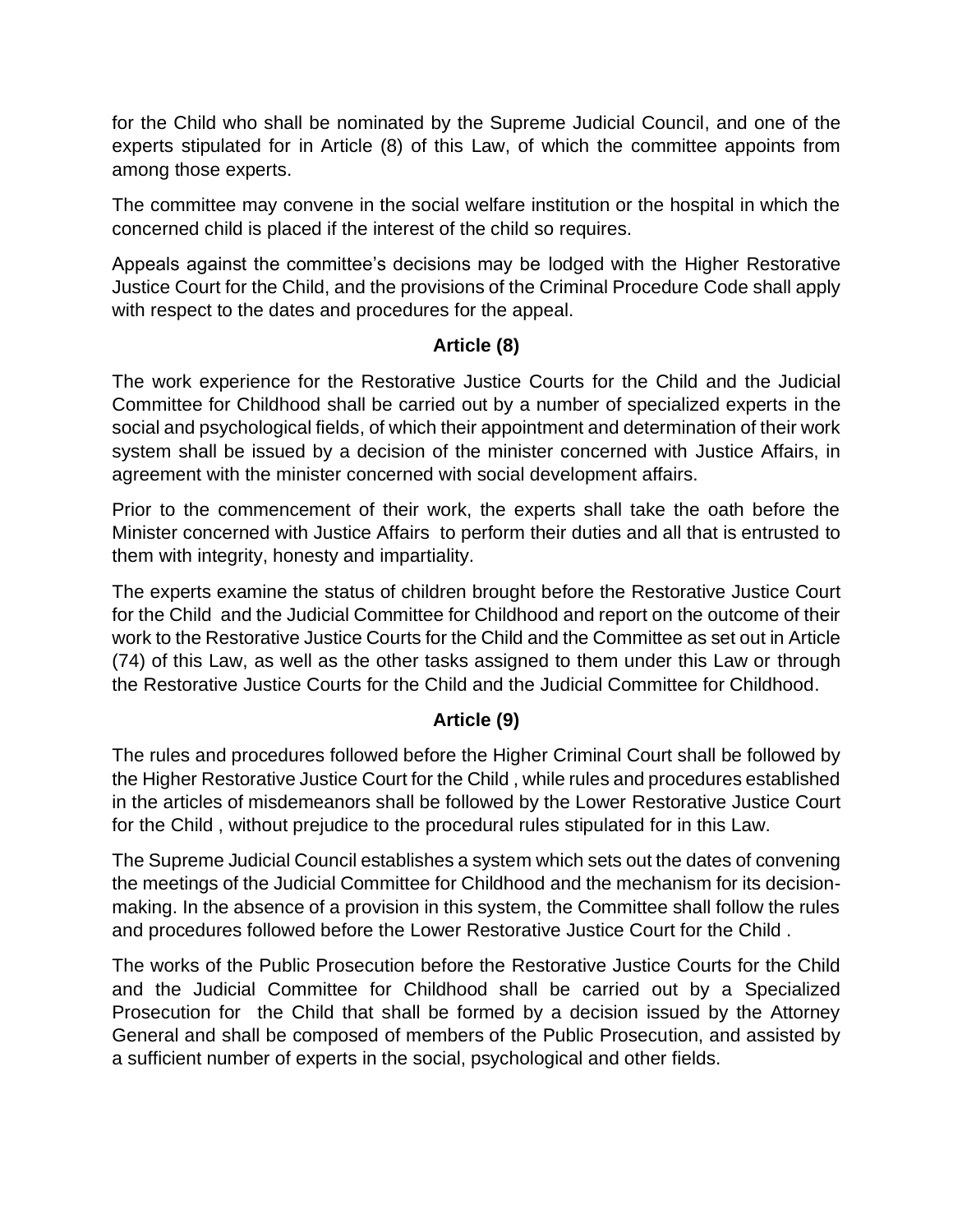#### **Part Two The Restorative Justice for Children**

### **Article (10)**

The child shall be guaranteed all the rights and guarantees established in the Criminal Procedure Code at all stages of criminal proceedings and during the execution of the sentence.

A child has the right to benefit from the exemption or attenuating excuses from punishment provided for by the Penal Code promulgated by Legislative Decree No. (15) of 1976, or by any other law, as well as those established by this Law.

### **Article (11)**

If the act constituting the crime is committed by a child under the influence of a mental or psychological disorder or any other disorder that deprives the child of the consciousness of their acts and diminishes their exercise of will-power, the competent Restorative Justice Court for the Child or the Judicial Committee for Childhood shall, according to the circumstances, order the placement of the child in a specialized hospital appropriate to the age and state of health of the child for their examination. The same measures shall be taken for the child who suffers from a mental or psychological disorder or any other disorder during the investigation and trial stages, and in both cases, the proceedings shall be suspended until the examination of the child is completed.

If the child who has been sentenced to a freedom-depriving sanction suffers from being of unsound mind, psychological or mental disorder, or any other disease that deprives the child of consciousness of acts and diminishes their exercise of will-power, the execution of the sanction shall be postponed until the child is recovered, the child shall be admitted to a specialized hospital appropriate to their the age and health condition. The time spent in this hospital shall be deducted from the sentence imposed.

In all cases, the competent Restorative Justice Court for the Child or the Judicial Committee for Childhood shall, according to the circumstances, follow up on the status of the child in accordance with the methods provided for in Articles (79) and (80) of this Law.

#### **Article (12)**

A child is considered at subject to endangerment if found in any of the following situations:

1- If the child is under the age of fifteen years of age, in accordance to the Gregorian calendar, and commits an act that constitutes a felony or a misdemeanor.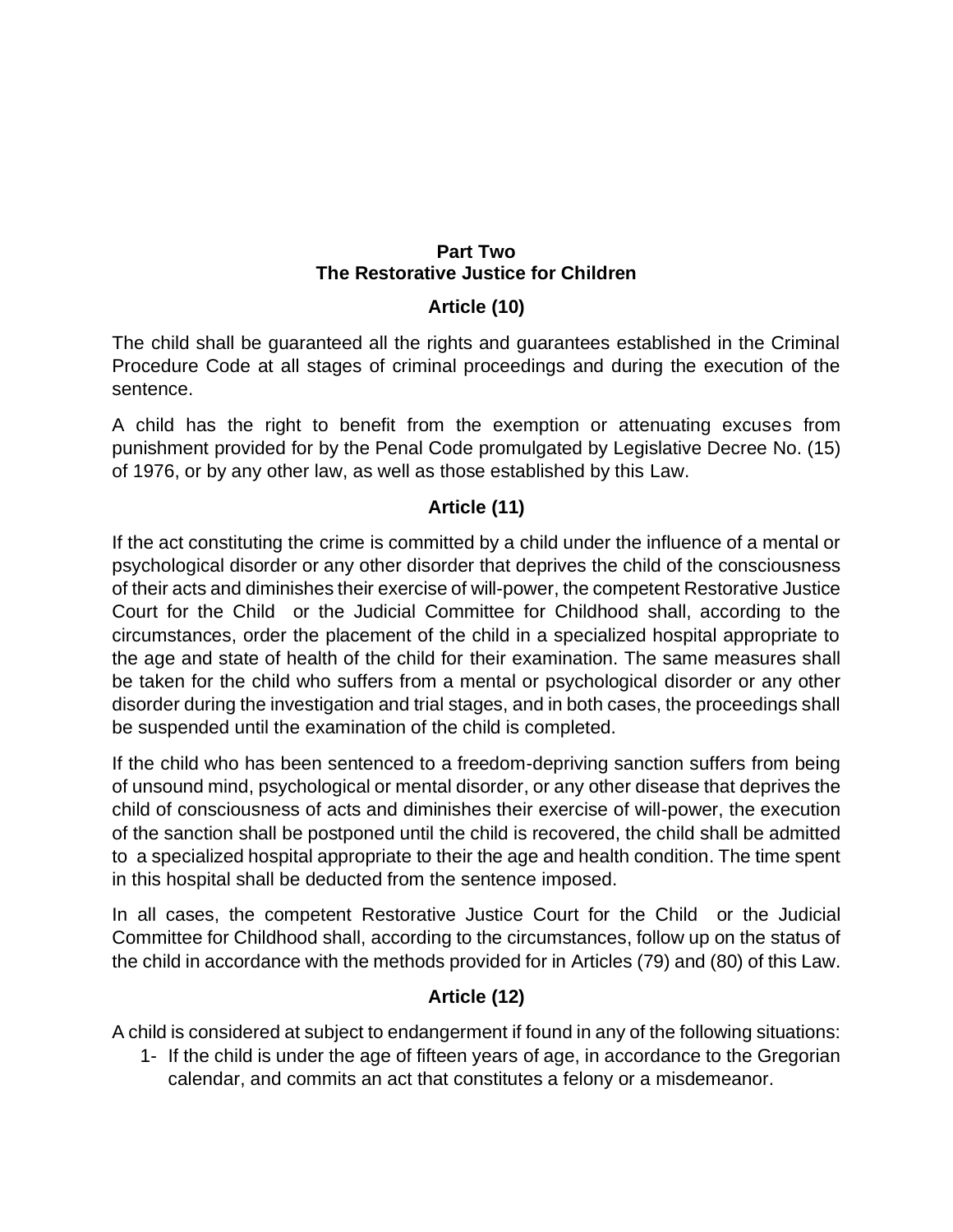- 2- If the child is a beggar or homeless, in the sense set out in Articles (1) and (2) of Law No. (5) for 2007 with respect to Combatting Begging and Homelessness
- 3- If the child is in contact with perverse persons or suspects, or if they are known for their bad conduct.
- 4- If the child suffers from a physical, mental or psychological disorder in a way that affects the child's ability to perceive or choose, such that the child poses a threat to the safety of others or to their own safety.
- 5- If the child was found participating in a demonstration, march, gathering, or political sit-in, the controls stipulated in Legislative Decree No. (18) of 1973 with respect to Public Meetings, Processions and Assemblies were not observed in holding any of them.
- 6- If the child has no legitimate means of subsistence and no reliable provider.
- 7- If the child is truant from schools or institutes of education or training.
- 8- If the child does not have a place of residence or is usually sleeping on the streets or in other places not intended for residence or lodging.
- 9- If the child commits acts related to prostitution, debauchery, immorality, gambling, narcotics, or such acts, or serves those who are involved in such acts.
- 10-If the child is ill-behaved, defiant of the authority of [their](https://context.reverso.net/translation/english-arabic/their) natural or testamentary guardian, and in such a case no action shall be taken against the child, even if it is an evidence-gathering procedures, may be taken except on the basis of a complaint by one of his parents or testamentary guardian, as the case may be.

# **Article (13)**

If the child is found in a situation of endangerment mentioned in Article (12) of this Law, the Judicial Committee for Childhood may impose on them one of the measures stipulated in Articles (14) to (26) of this Law.

# **Article (14)**

The Restorative Justice Court for the Child and the Judicial Committee for Childhood may reprimand the child, reproach their actions, and warn them not to revert to such conduct again. The child shall be reprimanded in public or private hearing by the Court, or by the Committee in the presence of their natural or testamentary guardian, and the person affected by the child's actions, if any.

#### **Article (15)**

The Restorative Justice Court for the Child or the Judicial Committee for Childhood may hand over the child to the natural or testamentary guardian. If the child cannot be handed over to them or in case of absence for any reason or inability to raise the child, the Court or the Committee shall hand over the child to a member of their family. If this is not available, the child shall be handed over to a trusted person who undertakes to raise the child well or to a reliable family who undertakes to do so. In this case the Restorative Justice Court for the Child or the Judicial Committee for Childhood shall assign one of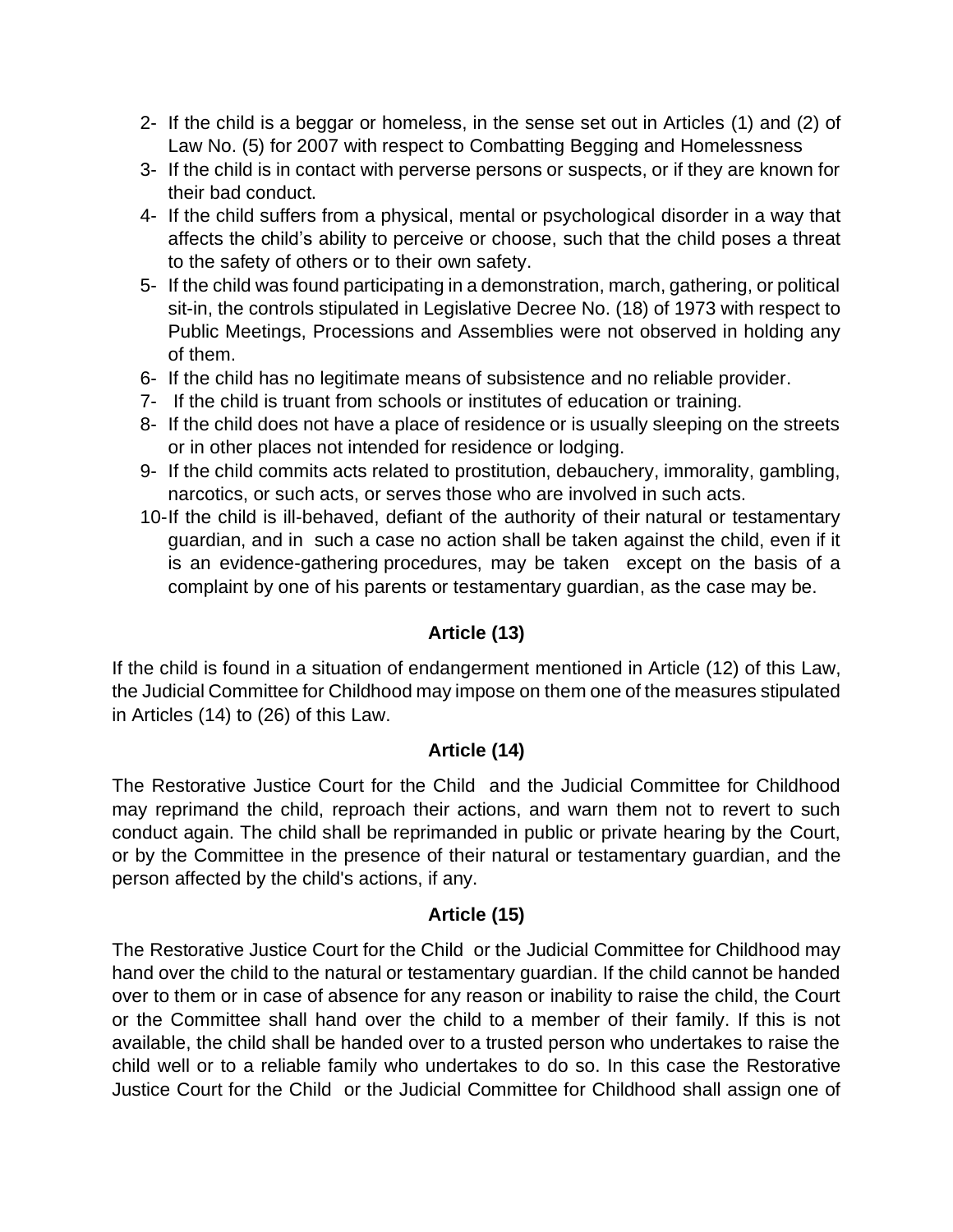the experts stipulated in Article (8) to follow up the conditions of the child while they are in the care of the trusted person or family to whomever the child is handed over, and to submit periodic reports to the authority that assigned the expert in accordance with the decision issued specifying the experts' work system.

### **Article (16)**

The Restorative Justice Court for the Child or the Judicial Committee for Childhood may order the child to apologize to the victim or to any person who has been adversely affected by their acts. The child's apology shall take place in a public or private hearing of the Court or the Committee, in the presence of the natural or testamentary guardian and, if any, the person affected by the actions committed by the child.

# **Article (17)**

The Judicial Committee for Childhood may decide to place the child under the supervision of an adult from the relatives of the child or other trusted persons. The child has the right to choose such person, and the Committee approves that person when he or she is fit for the task. The Committee may assign that person if the child is unable to make the choice. In all cases, that person shall not be one who poses a risk of endangerment to the child, in which case the Judicial Committee for Childhood shall assign one of the experts provided for in Article (8) to follow up on the conditions of the child, in the care of the entrusted person whom the child has been placed under their supervision, and to submit periodic reports to the authority that assigned them according to the decision issued to specify their work system.

# **Article (18)**

The Restorative Justice Court for the Child or the Judicial Committee for Childhood may impose judicial probation on the child in cases where this is necessary, by placing the child in their natural environment under the direction and supervision of the competent authority of the Ministry of the Interior, taking into account the controls established by the Court or the Committee, and the period of judicial probation shall not exceed three years.

If the child fails the probation, the case shall be brought before the Court or the Committee to take such other measures as it deems appropriate in accordance with Articles (14) to (26) of this Law.

# **Article (19)**

The Restorative Justice Court for the Child or the Judicial Committee for Childhood may enroll the child in one of the training and rehabilitation programs, or national educational programs that ensure the child preparation and rehabilitation for return and reintegration into society as a good citizen, by entrusting the child to one of the governmental or private social welfare institutions specialized in children's affairs. The ruling for this measure shall be for a period of not less than three months and not more than three years, in a manner that does not hinder the child's regular education.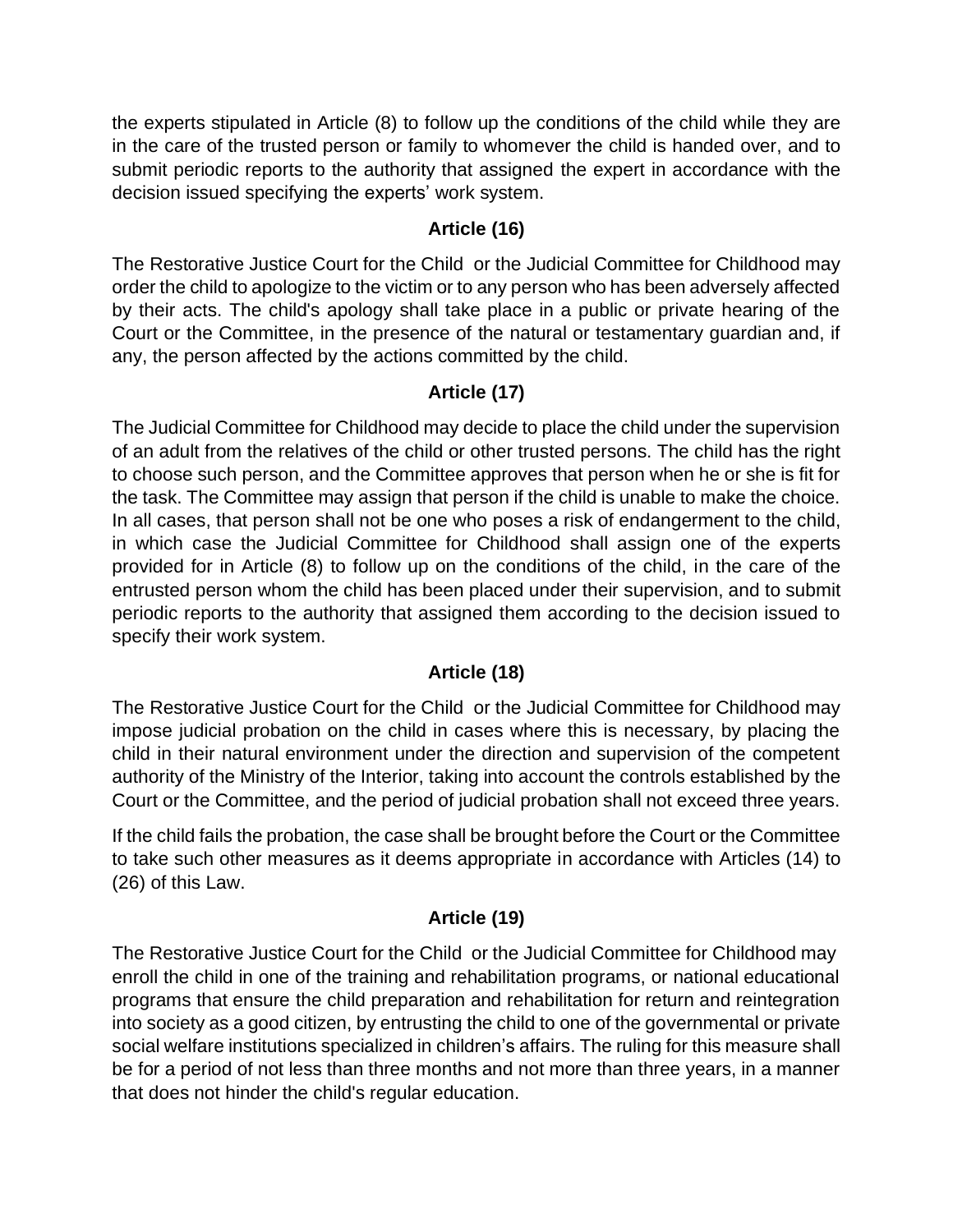### **Article (20)**

The Restorative Justice Court for the Child or the Judicial Committee for Childhood may prohibit the child from frequenting certain places or premises. The Child may also be obliged to attend certain times before certain persons or authorities or to attend certain counseling meetings. Such measures shall be imposed for a period of no less than six months and no more than three years. The child's natural or testamentary guardian shall inform the Court or Committee of the extent of the child's commitment to this, on the dates specified by the Court or Committee.

### **Article (21)**

The Restorative Justice Court for the Child or the Judicial Committee for Childhood may place the child in a specialized hospital in case of suffering from any disorder which requires hospitalization for the period determined by the hospital in which the child is being treated and according to the condition of the child's health.

### **Article (22)**

The Restorative Justice Court for the Child or the Judicial Committee for Childhood may place the child in a social welfare institution or societies of the ministry concerned with Social Development or these institutions approved by the Court or the Committee. In case of disability, the child shall be placed in a suitable rehabilitation center. The Court and the Committee should consider that the placement of such institutions, societies or centers is the last available option and should be for the shortest possible period of time.

In all cases, the duration of the child's stay must not exceed ten years for felonies, five years for misdemeanors and three years in the event of exposure to endangerment and maltreatment.

# **Article (23)**

The Restorative Justice Court for the Child or the Judicial Committee for Childhood may require the child to participate in some voluntary activities, where the child has the right to choose the activity of interest to participate in, and the Committee may choose the activity if the child is unable to choose, and in both cases the activity shall be commensurate with the age of the child.

# **Article (24)**

The Restorative Justice Court for the Child or the Judicial Committee for Childhood may assign a child over the age of fifteen, in accordance to the Gregorian Calendar, to carry out some unpaid work for the public benefit for a period of no more than one year, with their consent, at a public legal person or a volunteer civil society institution of public benefit which is selected by the Court or the Committee provided that this does not harm the child's health or psychology.

# **Article (25)**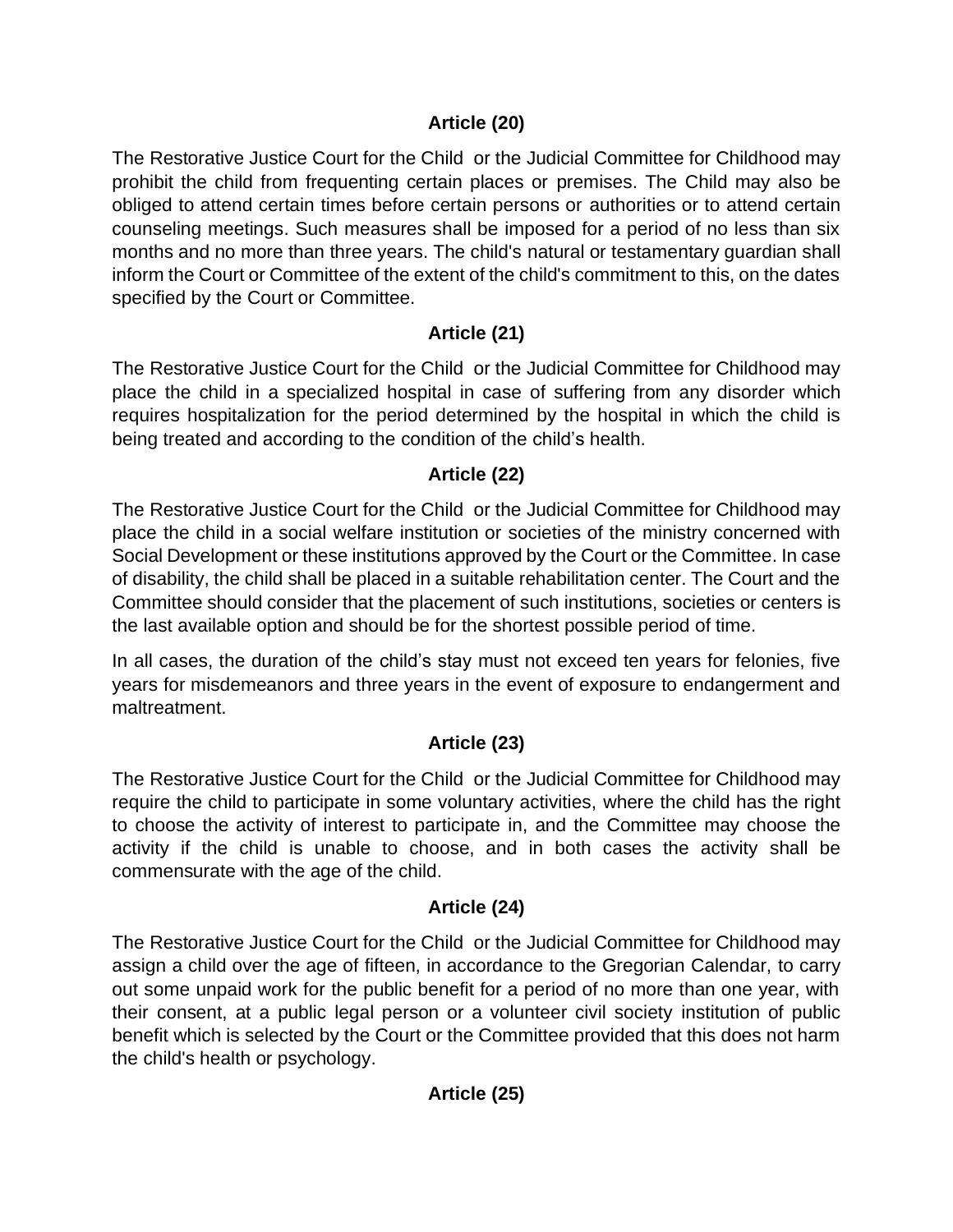The Restorative Justice Court for the Child or the Judicial Committee for Childhood may decide to compel the child to remain for a period of no less than two hours and not more than twelve hours per day in a specific geographical area from which the child is prohibited to leave. Such measures shall not be implemented in any way contrary to the religious beliefs of the child and what these beliefs impose on them and may not adversely affect their educational or professional obligations. The child may also be required not to leave their home and to remain at home under the supervision of their natural or testamentary guardian for a certain period of time. The child's natural or testamentary guardian shall inform the Court or the Committee of the extent of the child's compliance with the aforementioned decision, within the time limits set by the Court or the Committee.

# **Article (26)**

The Restorative Justice Court for the Child or the Judicial Committee for Childhood may add electronic surveillance to the measures provided for in Articles (18) to (25). House arrest at home may be accompanied by electronic surveillance of the child in accordance with the regulations stipulated by the Executive Regulation of this Law or the decisions issued in implementation thereof. The child's natural or testamentary guardian shall inform the Court or the Committee of the extent to which the child complies with the aforementioned decision, within the time limits set by the Court or the Committee.

# **Article (27)**

The Child Protection Center stipulated in Article (33) of this Law - in coordination with the competent Restorative Justice Court for the Child or the Judicial Committee for Childhood - undertakes the task of following up the affairs of children who are enrolled in training and rehabilitation programs or national educational programs or placed in voluntary activities or those charged with some work for the public benefit in accordance with the provisions of Articles (19), (21), (22), (23) and (24) of this Law.

# **Article (28)**

The measures provided for in Articles (14) to (26) of this Law shall expire with the expiration of their term or the child reaching the age of twenty-one.

However, the competent Restorative Justice Court for the Child or the Judicial Committee for Childhood may, depending on the case and after perusal of the reports submitted to it in accordance with Article (79) of this Law or at the request of the Specialized Prosecution for the Child or the Child's natural or testamentary guardian, order the termination, amendment or replacement of any measure provided for in Articles (16) to (26) of this Law, and if such request is rejected, it may not be renewed until at least three months have passed from the date of rejection, and the ruling or decision in this regard is [irrefutable.](https://en.bab.la/dictionary/english-arabic/irrefutable)

In criminal matters, the Higher Restorative Justice Court for the Child may, at the request of the Specialized Prosecution for the Child and after taking the expert's opinion, place the convicted child under judicial probation for a period not exceeding two years.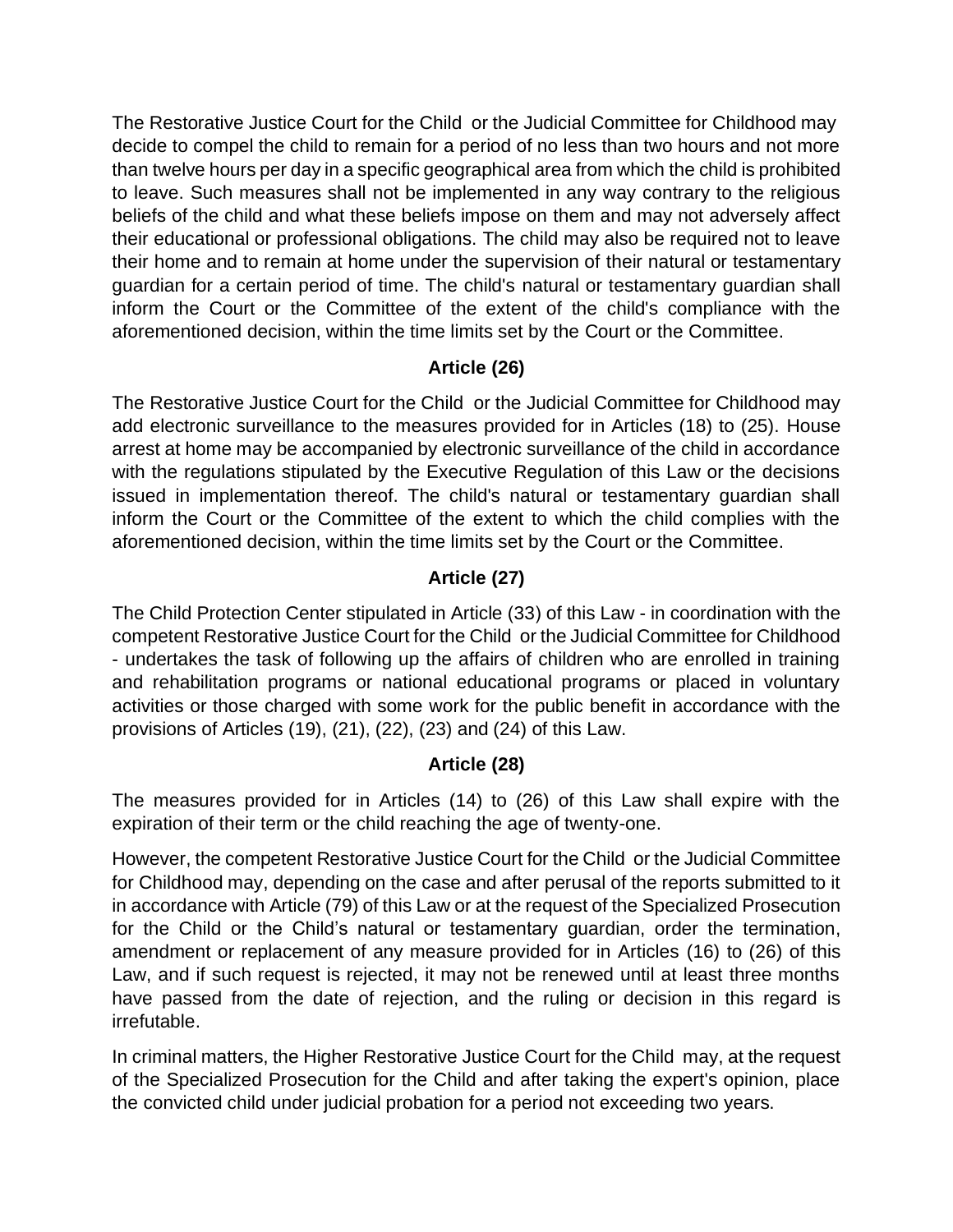### **Article (29)**

Only the measures provided for in Articles (14), (15), (16), (17), (18), (21), (22) and (23) of this Law shall be imposed on a child who has not yet reached the age of fifteen years, in accordance to the Gregorian calendar. If the child is under the age of seven, they shall be sentenced only to the measures of hand over and placement in one of the specialized hospitals provided for in Articles (15) and (21) of the same Law.

#### **Article (30)**

The following rules apply to the sanctions inflicted on a child who exceeded fifteen years and did not exceed eighteen years of age, in accordance with the Gregorian calendar, at the time of committing the crime:

If the crime is a capital crime, the sanction is reduced to temporary imprisonment or detention for at least one year, if its sanction is life imprisonment or temporary imprisonment, it is reduced to a misdemeanor.

If the crime constitutes a misdemeanor and the sanction has a special minimum sanction, the judge shall not be bound by it in assessing the sentence. If the sentence is imprisonment and a fine together, the judge shall impose only one of those two sanctions, and if the sentence is not specifically limited to a minimum, the judge may impose a fine instead.

If there is a punitive extenuating circumstance in the misdemeanor, the provisions of the previous paragraph shall apply, and the court may, instead of passing a custodial sanction or a fine, sentence the child to one of the measures stipulated for in Articles (16), (18), (19), (20), (21), (22), (23), (24), (25), (26) of this Law.

If a child who has exceeded fifteen years of age, in accordance to the Gregorian calendar, has been sentenced to a custodial sanction, the competent Restorative Justice Court for the Child shall monitor the progress made by the child based on a report submitted to the court from the Reform and Rehabilitation Center in which the child is placed immediately after the expiration of half of the sentence, in order to decide the continuation of the punishment or replacing it with one of the measures stipulated for in the articles referred to in the third paragraph of this Article.

#### **Article (31)**

Only the sanctions and measures provided for in this Law may be imposed on the child, except ruling or ordering the closure of the premises used in committing the crime and to order the confiscation of the items seized with the convicted child, which they may have obtained from the crime, used them in committing it, or received them as a wage for committing it, or intended to be used in a crime, or their manufacture, possession, use, or dealing in them would be a crime even if they are not owned by the child.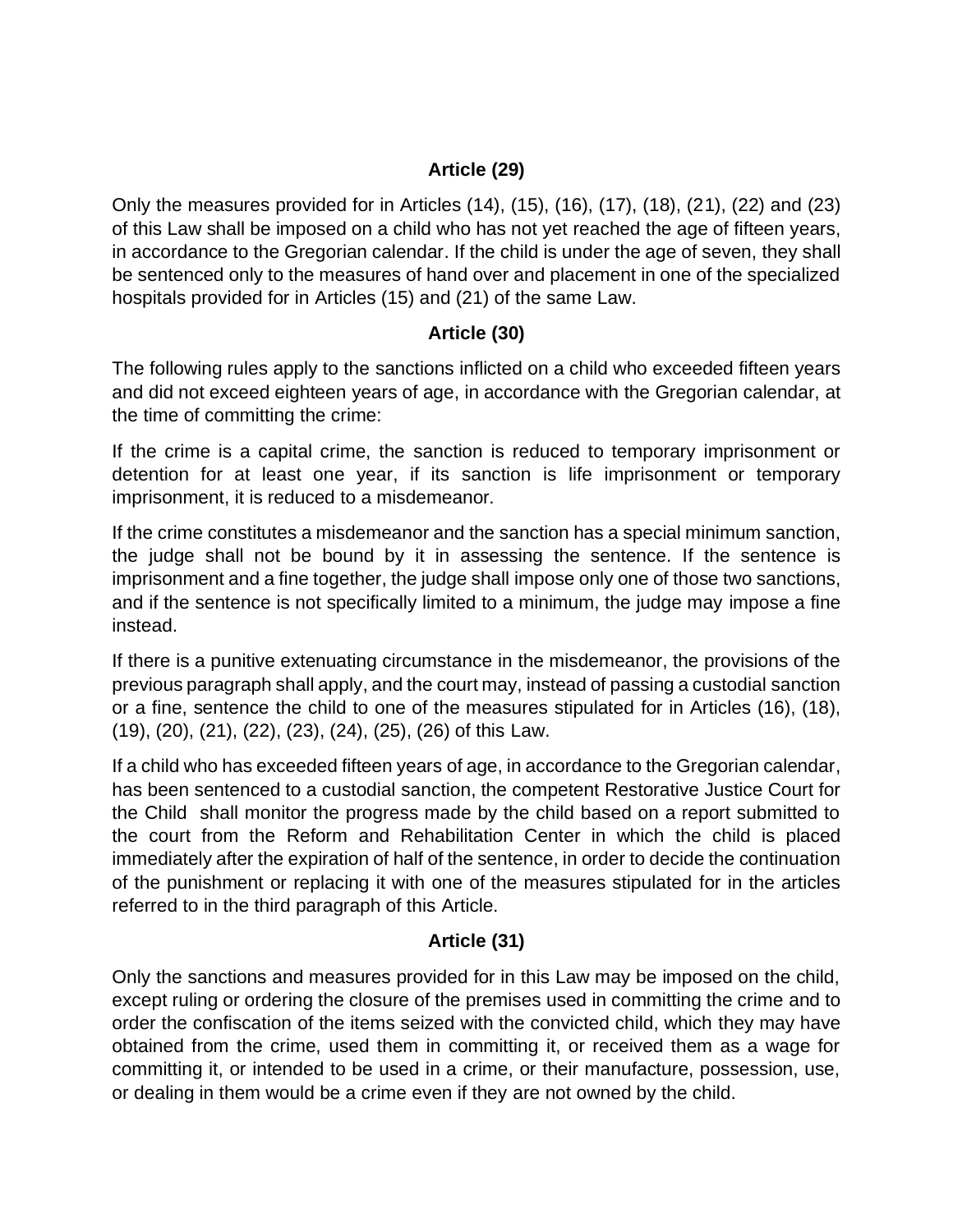All the above without prejudice to the rights of a bona fide third party, towards the child or towards their natural or testamentary guardian, resulted from the child's commission of the crime.

### **Article (32)**

Children may not be placed, detained, or imprisoned together with other adults in one place. The placement, custody, detention, or imprisonment of children shall be carried out in accordance with the age, sex, type of crime and duration of the sentence.

#### **Part Three Protecting the Child from Maltreatment**

### **Article (33)**

A center called the "Child Protection Center" shall be established at the ministry concerned with social development, which includes in its organizational structure branch offices of the ministry concerned with justice affairs, the Ministries of Interior, Health, and Education.

# **Article (34)**

The Child Protection Center shall have a board of directors to be formed every three years by a decision of the concerned minister with social development affairs. The Board shall consist of a competent president and members representing the following ministries and entities:

- 1- Ministry of Justice.
- 2- Ministry of Interior.
- 3- Ministry of Health.
- 4- Ministry of Education.
- 5- Ministry of Social Development.
- 6- The Supreme Council for Women.
- 7- The Information Affairs Authority.
- 8- Two members from civil society organizations concerned with childhood, selected by the minister concerned with social development affairs.

The Board of Directors assumes the following duties and powers :

1- Develop and supervise the implementation of plans and programs to protect children from abuse.

2- Coordinate with all relevant official and private entities on the protection of children from abuse.

- 3- Supervise the activity and work of the Center.
- 4- Provide advice to various entities involved in the protection of children from abuse.

5- Develop and supervise the implementation of plans for studies and research on the phenomenon of child abuse.

6- Establish an internal regulation to regulate the work of the Center, the dates of the meetings of the Board of Directors and its mechanism for taking decisions and recommendations.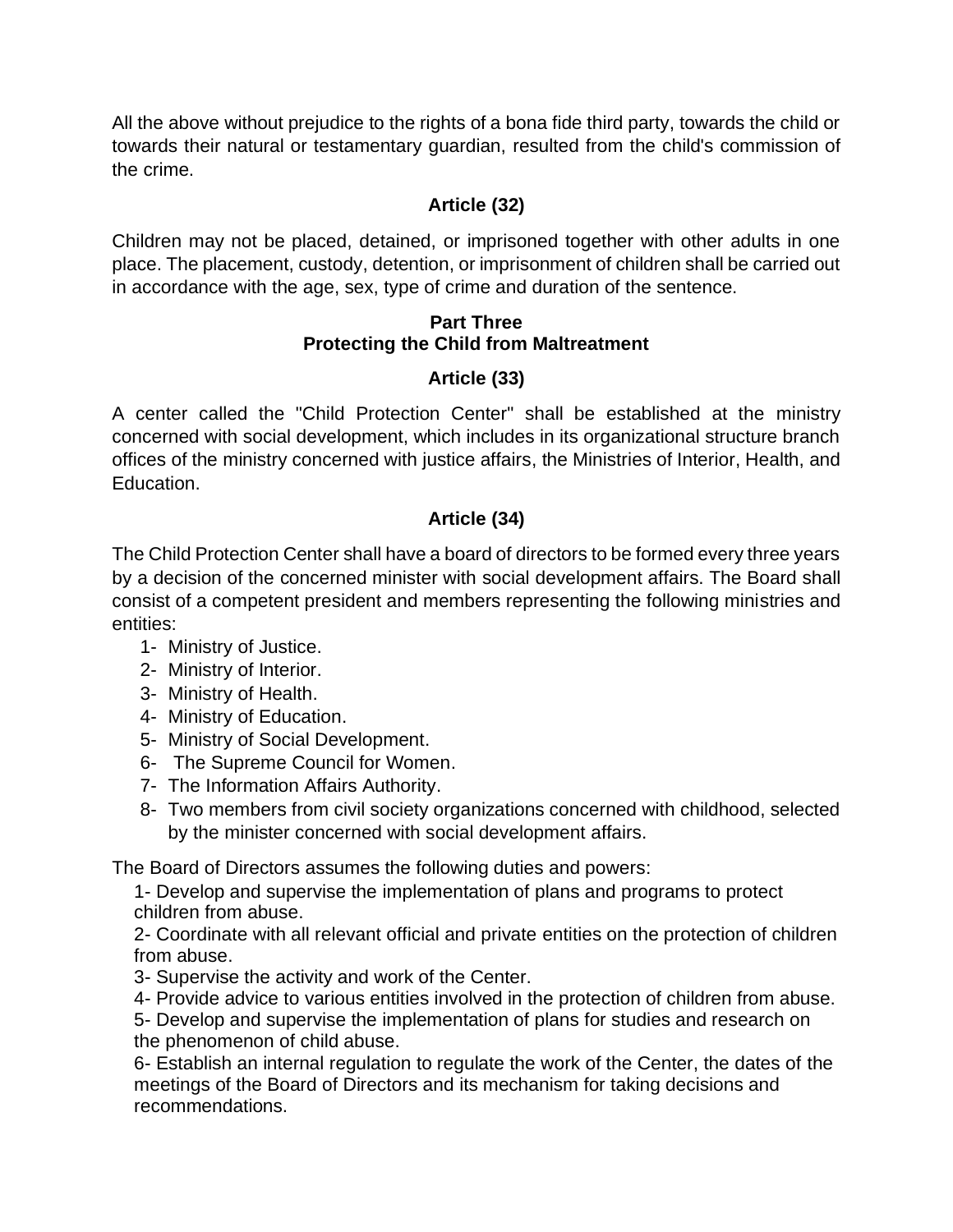### **Article (35)**

The Chairman of the Board of Directors of the Child Protection Center shall draw up the Center's policy on the protection and well-being of children from maltreatment and oversee the Center's workflow and activities.

#### **Article (36)**

The Child Protection Center undertakes the following tasks:

- 1- Develop and supervise the implementation of plans and programs to protect children from maltreatment.
- 2- Coordinate with all relevant official and private entities on the protection of children from maltreatment.
- 3- Provide advice to various entities involved in the protection of children from maltreatment.
- 4- Develop and supervise the implementation of plans for studies and research on the phenomenon of child maltreatment.
- 5- Any other tasks stipulated for in this Law or its Executive Regulations.

#### **Article (37)**

The Child Protection Center shall be the central authority responsible for assessing, accommodating and following up the affairs of children exposed to maltreatment and coordinating the services provided to them and their families by the relevant authorities, and for such purposes, the Child Protection Center, has the following competences:

- 1- Take all immediate and urgent measures to protect children from maltreatment.
- 2- Study cases of maltreatment of children from the health, psychological, social, economic, and legal aspects, and take appropriate measures for them.
- 3- Periodically follow-up cases of children who have been maltreated in case they are handed over to their natural or testamentary guardian.
- 4- Provide alternative care outside the family for abused children, on an urgent and temporary basis, if the child's life is threatened or if the child is sexually assaulted by their natural or testamentary guardian or caretaker.
- 5- Take all necessary measures to rehabilitate the maltreated child and their family in order to ensure that they return to the family in a normal status, including treatment, psychological rehabilitation, educational and training courses, development of social skills, self-protection skills, and treatment of addiction by the parent or caregiver.
- 6- Provide a hotline to receive cases or complaints related to child maltreatment.

#### **Article (38)**

At the beginning of each financial year, the Chairperson of the Child Protection Center shall prepare an annual report on the activity of the Center during the preceding financial year, which shall include the identification of obstacles facing the Center and proposed solutions for it. The report shall be presented to the Board of Directors by the Chairperson of the Center two months before the beginning of the financial year for discussion and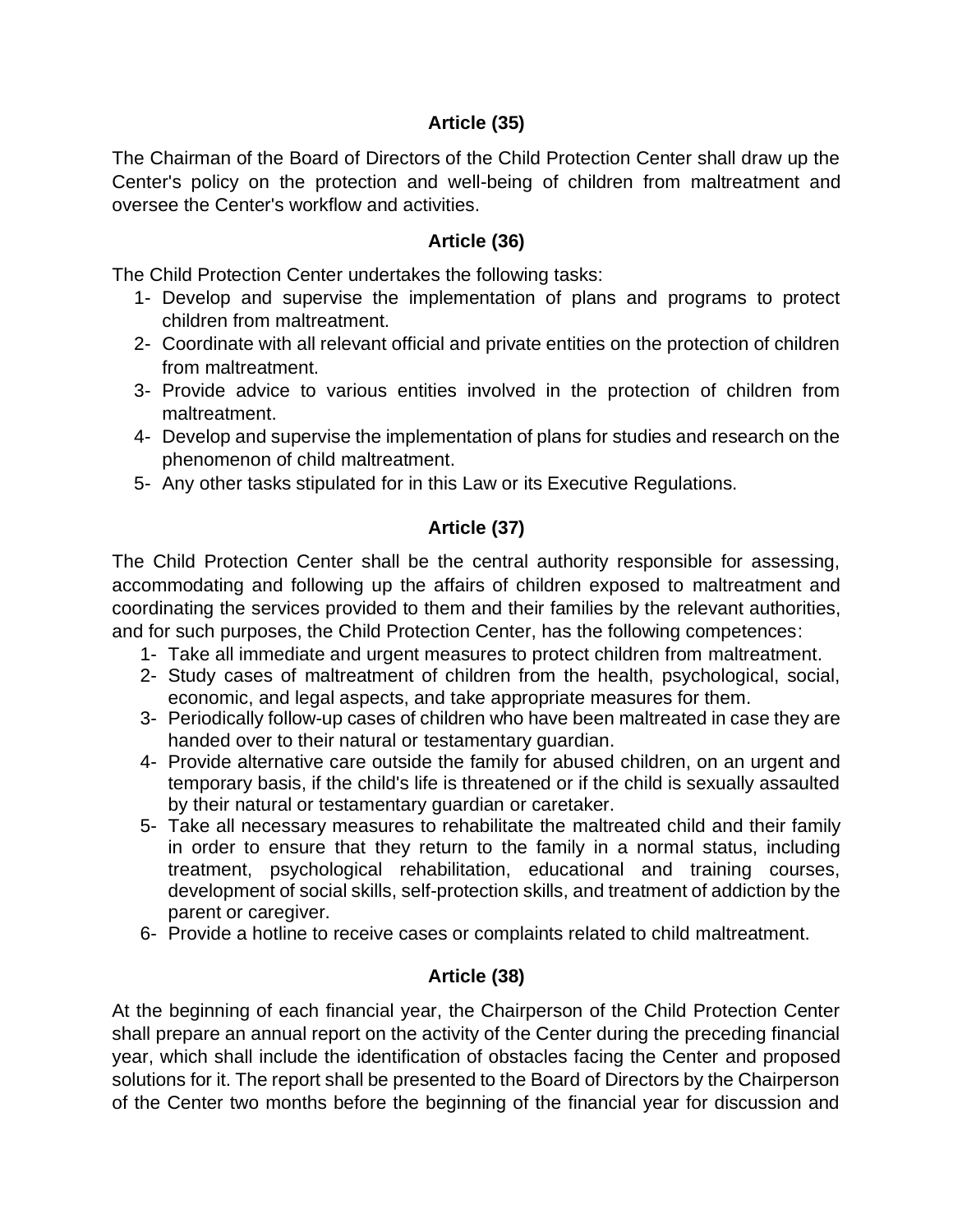approval. Once the report has been approved by the Board, the Chairperson shall submit it to the minister concerned with social development affairs, with the observations of the Board, to take the necessary action.

#### **Article (39)**

The Child Protection Center shall prepare a special register of cases of maltreatment of children, which shall be confidential and shall not be disclosed or accessed except with the permission of the Specialized Prosecution for the Child or the Judicial Committee for the Childhood, or one of the Restorative Justice Courts for the Child or any competent court, as the case may be.

#### **Article (40)**

In the application of the provisions of this Law, maltreatment shall mean any act or omission which may result in direct or indirect harm to the child which prevents the child's proper, safe and healthy upbringing and development, resulting to physical, psychological or sexual abuse, neglect or economic exploitation.

Physical ill-treatment means any act that results in the intentional physical ill-treatment of the child. Psychological ill-treatment means any act that may harm the child's psychological and health development.

Sexual abuse means the exposure of the child to any sexual activity, including exposure to nudity, harassment, or penetration (vulvar or anal), or the exposure of the child to watch, use, produce or distribute pornographic films or pictures in any way.

Neglect means the failure of the parents or care provider to do what is necessary to preserve the child's life and safety.

If the physical ill-treatment or sexual abuse of the child is committed by the child's natural or testamentary guardian, the Public Prosecution shall appoint a person who legally represents the child.

#### **Article (41)**

The exploitation of children in various forms of organized and non-organized crimes, including the instigation of ideas of intolerance and hatred, and incitement to acts of violence and intimidation, is prohibited.

#### **Article (42)**

It is prohibited to lure and exploit a child through the Internet or other information networks, and other modern means of communication, in matters contrary to public morals and order or not commensurate with the child's age.

#### **Article (43)**

If the doctor finds upon examining a child that he has been exposed to any of the cases of maltreatment and that their discharge from the hospital endangers the child's life and safety, the doctor shall not hand him over to his natural or testamentary guardian, and shall report the matter immediately to the director of the hospital in which the doctor works so that the director informs the Child Protection Center or the Specialized Prosecution for the Child to take the necessary action, and if the doctor discovers the child's condition in his private clinic, the doctor shall report the incident.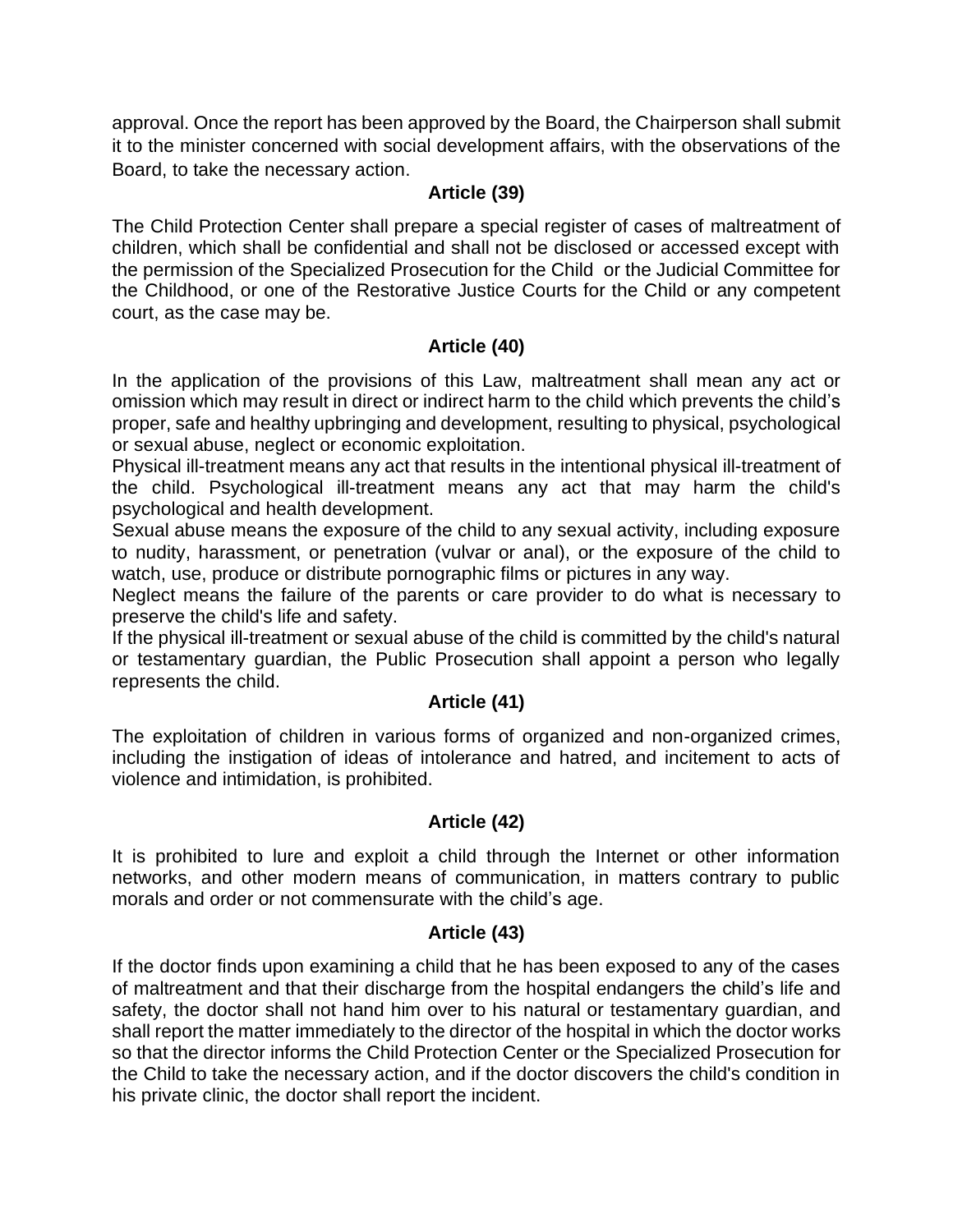#### **Article (44)**

Anyone who comes to knowledge that a child is facing one of the situations of endangerment mentioned in clauses (1) to (9) of Article (12) of this Law or one of the maltreatment cases mentioned in Article (40) thereof shall immediately notify any of the authorities stipulated for in Article (45) of this Law, and to provide them with any information they may have in this regard.

#### **Article (45)**

Reports and complaints regarding cases of child exposure to risk of endangerment or maltreatment shall be submitted to any of the following authorities:

- 1- Child Protection Center stipulated for in Article (33) of this Law.
- 2- Public Prosecution
- 3- Police station.
- 4- The authorities in in charge at the ministry concerned with justice affairs and the Ministries of Interior, Health and Education.

The authorities stipulated for in clauses (2) to (4) of the first paragraph of this Article - in case they are notified of any cases of risk of endangerment or maltreatment of the child shall notify the Child Protection Center of all the incidents that have been reported.

It is prohibited to disclose the identity of a child who has been exposed to a risk of endangerment or maltreatment or the identity of the person who abused the child when using the information to publish analysis, statistics or official reports. It is also prohibited to reveal the identity of the person who reported any cases of child abuse except in cases prescribed by the Law.

#### **Article (46)**

If the Child Protection Center receives a report or complaint about any case of risk of endangerment or maltreatment of the child, it shall do the following:

- 1- Summon the child, their natural or testamentary guardian and listen to their statements regarding the subject of the report or complaint, to verify the seriousness of the matter, provided that this takes place inside the Center and not in another place, and in cases where the child is unable to appear at the Center, a staff member of the center may travel to hear the child's statements at their place of residence.
- 2- Conduct a medical examination for the child to find out if the child suffers from any physical or psychological disorder, sexually transmitted disease, or any other disease resulting from exposure to risk of endangerment or maltreatment.

If the Center finds that the report or complaint is valid and that the child has been exposed to risk of endangerment or maltreatment, it shall take the following:

1- Taking one or more of the measures mentioned in Article (48) of this Law, if it is assessed that such measures would put an end to the child's exposure to risk of endangerment or maltreatment.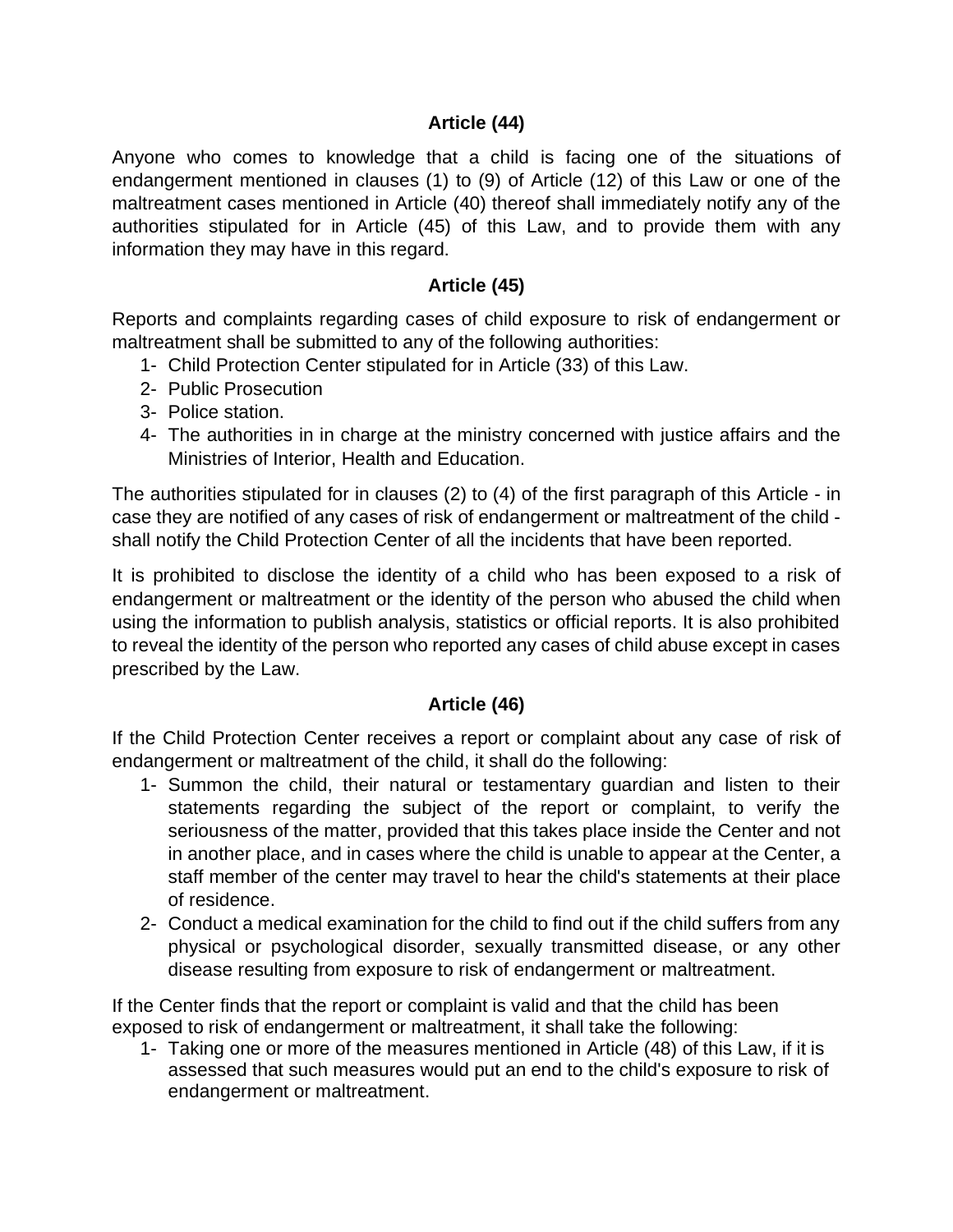2- Request the Specialized Prosecution for the Child - if it deems it necessary - to warn the child's natural or testamentary guardian in writing, in order to put an end to the reasons for the child's exposure to risk of endangerment or maltreatment, or to dispose of the matter in the manner it deems fit.

The natural or testamentary guardian of the child may object to the warning before the Judicial Committee for Childhood within ten days from the date of its announcement. In considering this objection and ruling thereon, the procedures established for objection to criminal orders shall be followed, and the decision thereon shall be final.

#### **Article (47)**

If a child is found in one of the situations of exposure to risk of endangerment or maltreatment despite the warning issued to their natural or testamentary guardian by the Specialized Prosecution for the Child as mentioned in the second paragraph of Article (46) of this Law, and this has come to the knowledge of the Child Protection Center through a report or complaint, the center shall do the following:

- 1- Inform the Specialized Prosecution for the Child of the matter to take the necessary action.
- 2- Present the child's case to the Judicial Committee for Childhood, which may take one or more of the measures stipulated for in Articles (14) to (23) of this Law regarding the case.

#### **Article (48)**

If it is proven to the Child Protection Center that the child has been exposed to a case of maltreatment, after an investigation conducted in accordance with the first paragraph of Article (46) of this Law, it may take any of the following measures and procedures :

- 1- Take the necessary measures to treat any disease which may have been inflicted upon the child as a result of being exposed to risk of endangerment or maltreatment.
- 2- Keep the child in their family environment with their natural or testamentary guardian taking the necessary measures to eliminate the risks of endangerment that the child is exposed to, within specific deadlines and under the supervision of the Center.
- 3- Keep the child in their family environment and regulating the means of social intervention by the relevant authority concerned with providing the necessary social, educational and health services for the child and their family and helping them.
- 4- Keep the child in their family environment while taking the necessary precautions to prevent contact with persons who would pose a threat to their physical or moral health or safety.
- 5- Recommend to the Judicial Committee for Childhood to place the child until the danger ceases to exist - with a trusted family, a social or educational institution or society, or a health or treatment establishment, in accordance with the procedures prescribed in this Law.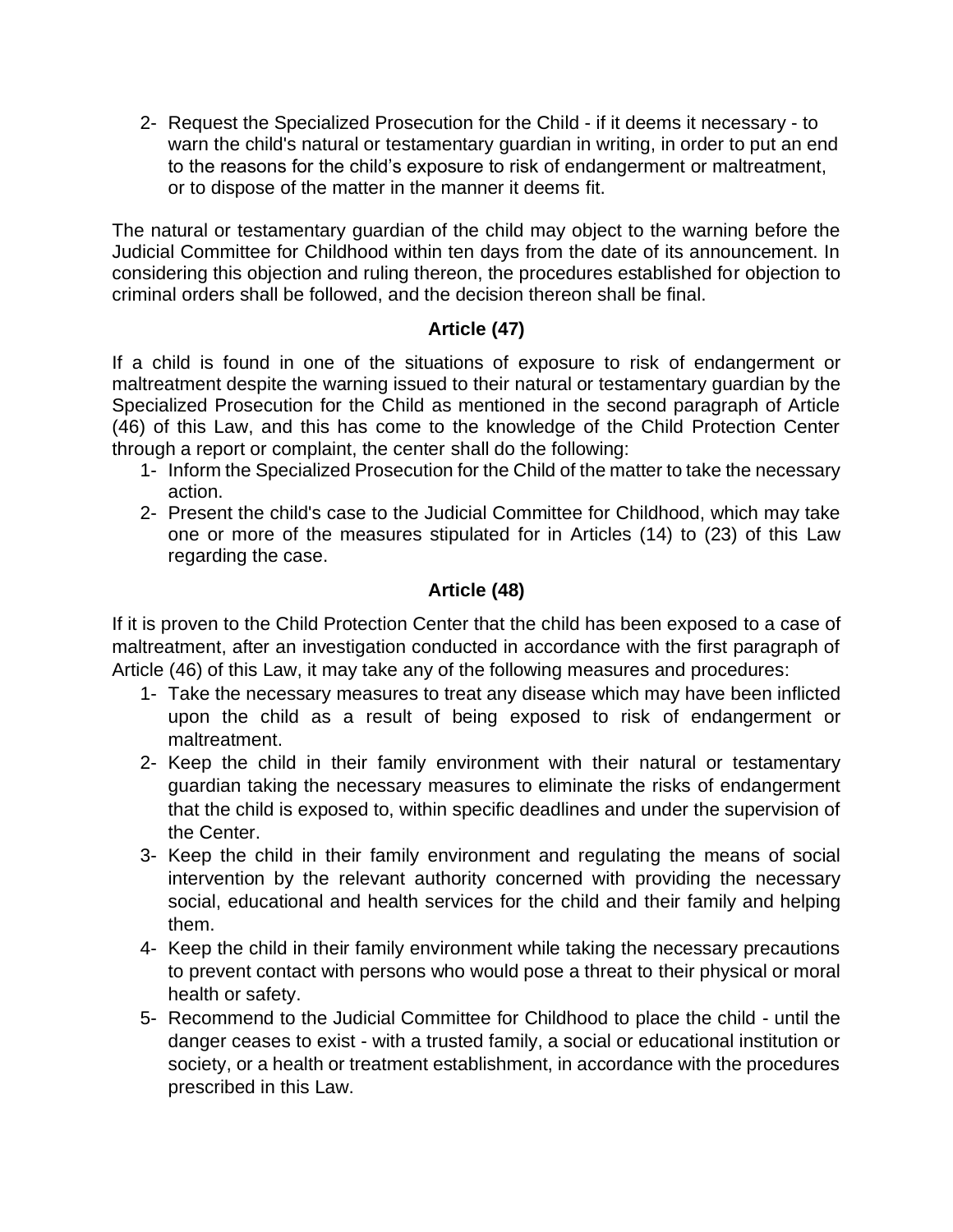- 6- Refer the matter to the competent Sharia court if deemed necessary to consider obligating the child's natural of testamentary guardian to pay for the child's temporary expenses, and the court's decision in this regard shall be enforceable even if it is being challenged.
- 7- Take the necessary urgent measures in cases of imminent danger to the child to remove the child from the place where the child is exposed to danger and move them to a safe place, and the Center may seek the assistance of members of the public authority in this regard when necessary.

An imminent danger is every act or omission that threatens the life or physical or psychological well-being of the child in a manner which cannot be eliminated over time.

### **Article (49)**

The custody of a child who is exposed to risk to endangerment or maltreatment may not be transferred without a judgment from the competent court. In emergency cases, the Child Protection Center may - after obtaining permission from the Specialized Prosecution for the Child - transfer the child who is exposed to risk of endangerment or maltreatment in a way that it is impossible for the child to stay with the person who takes charge of the child's custody to a safe place and to provide the child with care, provided that the child's case is brought before the competent court within twenty-four hours to issue its decision regarding the child.

The Center may request the competent court to issue a ruling transferring custody of the child to a foster family, provided that it is a relative up to the fourth degree, and in the absence of a relative within this degree, the custody shall be transferred to the person deemed eligible by the court.

#### **Article (50)**

If the child is at risk of endangerment or maltreatment by a natural or testamentary guardian and in urgent need of protection, the Child Protection Center may request the Specialized Prosecution for the Child to issue a temporary decision to transfer the child to another safe place chosen by the Center, provided that the child's case is brought before the competent court on the first working day to take a decision regarding the child, or to determine the person or authority that may supervise or take care of them on a temporary or permanent basis and the amount of the child's expenses and the person responsible to pay these expenses.

# **Article (51)**

The Child Protection Center monitors the implementation of the measures it takes regarding the reports and complaints submitted to it, as well as the measures it is mandated to follow up on in accordance with this Law, in coordination with the Restorative Justice Courts for the Child, the Judicial Committee for Childhood, or any other relevant authority. The Center has the right to review the measures it takes, and to recommend a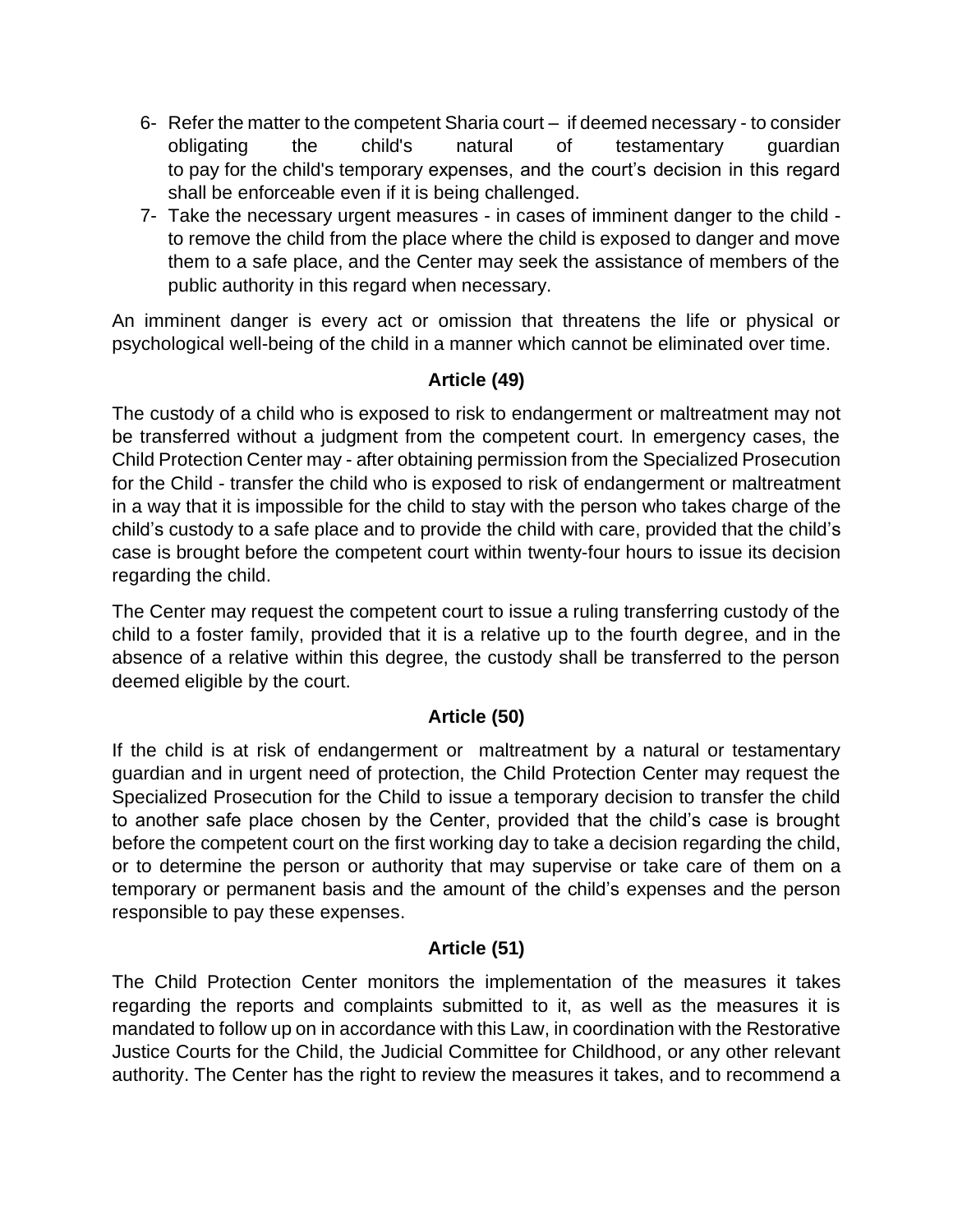review of the measures that it is mandated to follow up on their implementation, to the extent that they achieve the best interest of the child.

Officials in care centers, institutions, establishments, hospitals and other places where children are placed in accordance with the provisions of this Law shall cooperate with the Center in carrying out its functions described in the first paragraph of this article, and provide it with information on various aspects of the child concerned, and any sudden change in the child's condition or their severe disorder or death or escape.

### **Article (52)**

With the exception to the provisions of Article (9) of the Code of Criminal Procedures, the filing of criminal proceedings for maltreatment of a child does not require the submission of an oral or written complaint to the Public Prosecution or a judicial officer during the time mentioned in the same article.

In all cases, criminal proceedings for maltreatment of the child may not be waived.

### **Part Four Sanction**

### **Article (53)**

Without prejudice to any more severe Sanction provided for in any other law, imprisonment shall be the sanction inflicted on whoever sexually harasses a child by foreplay or showing nudity, or lure the child into watching pornography in any form, including the internet or other information networks.

#### **Article (54)**

Whomever imports, produces, prepares, exhibits, prints, promotes, possesses or broadcasts any pornographic acts in which a child participates or related to the sexual exploitation of the child shall be punished by imprisonment for a period of no less than two years and a fine not less than two thousand dinars and not exceeding five thousand dinars. A ruling for confiscation of the tools and devices used in the commission of the crime and the money obtained from it, and the closure of the places where it is committed for a period of no less than six months, all without prejudice to the rights of bona fide third parties .

Without prejudice to any stricter sanction stipulated in any other law, the punishment stipulated in the first paragraph of this Article shall be imposed on anyone who:

- 1- Uses the computer, the internet, or other information networks or animation to prepare, process, save, display, print, publish, or promote pornographic activities or acts related to inciting child prostitution, pornography, defamation, or trafficking in children.
- 2- Uses the computer, the internet, or other information networks or animation to incite children to deviate or to force them to commit a crime or to carry out illegal or immoral activities or actions, even if the crime has not actually taken place.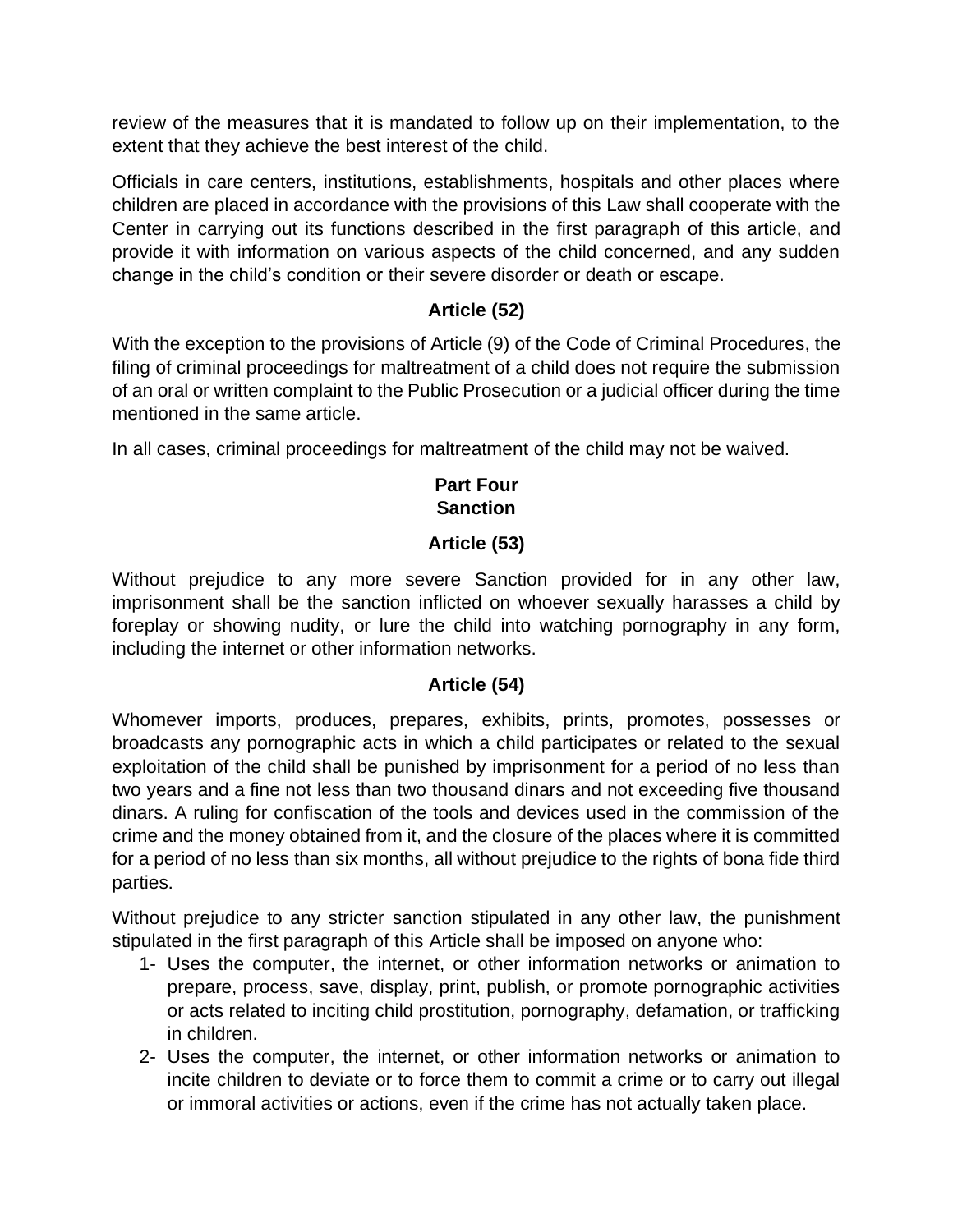#### **Article (55)**

Without prejudice to any stricter sanction stipulated in any other law, a sanction of imprisonment and a fine of not less than one hundred dinars or one of these two sanctions shall be imposed on whoever is required by law or agreement to take care of a child under eighteen years of age and exposes the child to one of the cases of maltreatment stipulated for in Article (40) of this Law, and such exposure would cause severe physical or psychological harm to the child.

The sanction shall be imprisonment for a period of no less than six months and a fine of no less than two hundred dinars or either of these two sanctions if the child has not reached the age of seven.

If the crime results in the death or permanent disability of the child without the perpetrator's intention to do so, the perpetrator shall be punished with the sanctions prescribed for the crime of physical violence [resulting in death](https://context.reverso.net/translation/english-arabic/resulting+in+death) or serious permanent impairment, as the case may be.

Anyone who violates the provisions of Articles (41), (42), and (43) of this Law shall be punished by imprisonment for a period of no less than one year and a fine of no more than one thousand dinars, or either of these two sanction.

#### **Article (56)**

It is an aggravating circumstance if the crime is committed by an adult against a child under the age of seven.

#### **Article (57)**

Whoever incites or forces a child to commit a crime, prepares the child for committing it, assists, or facilitates for committing it in any way - shall be punished by imprisonment for a period of no less than six months.

If the aggravating circumstance referred to in Article (56) of this Law is fulfilled and the perpetrator is one of the ascendants of the child or one of those responsible for the child's upbringing or observation, or the child has been handed over to them according to this Law or the perpetrator has authority over the child, or, is a servant of any of those mentioned above, or if the crime occurs against more than one child, even at different times, the sanction shall not be less than one year imprisonment.

#### **Article (58)**

Anyone who exposes a child to a risk referred to in Article (12) of this Law shall be punished by imprisonment for a period of no less than six months and a fine of no less than five hundred dinars and not exceeding one thousand dinars, or by either sanction.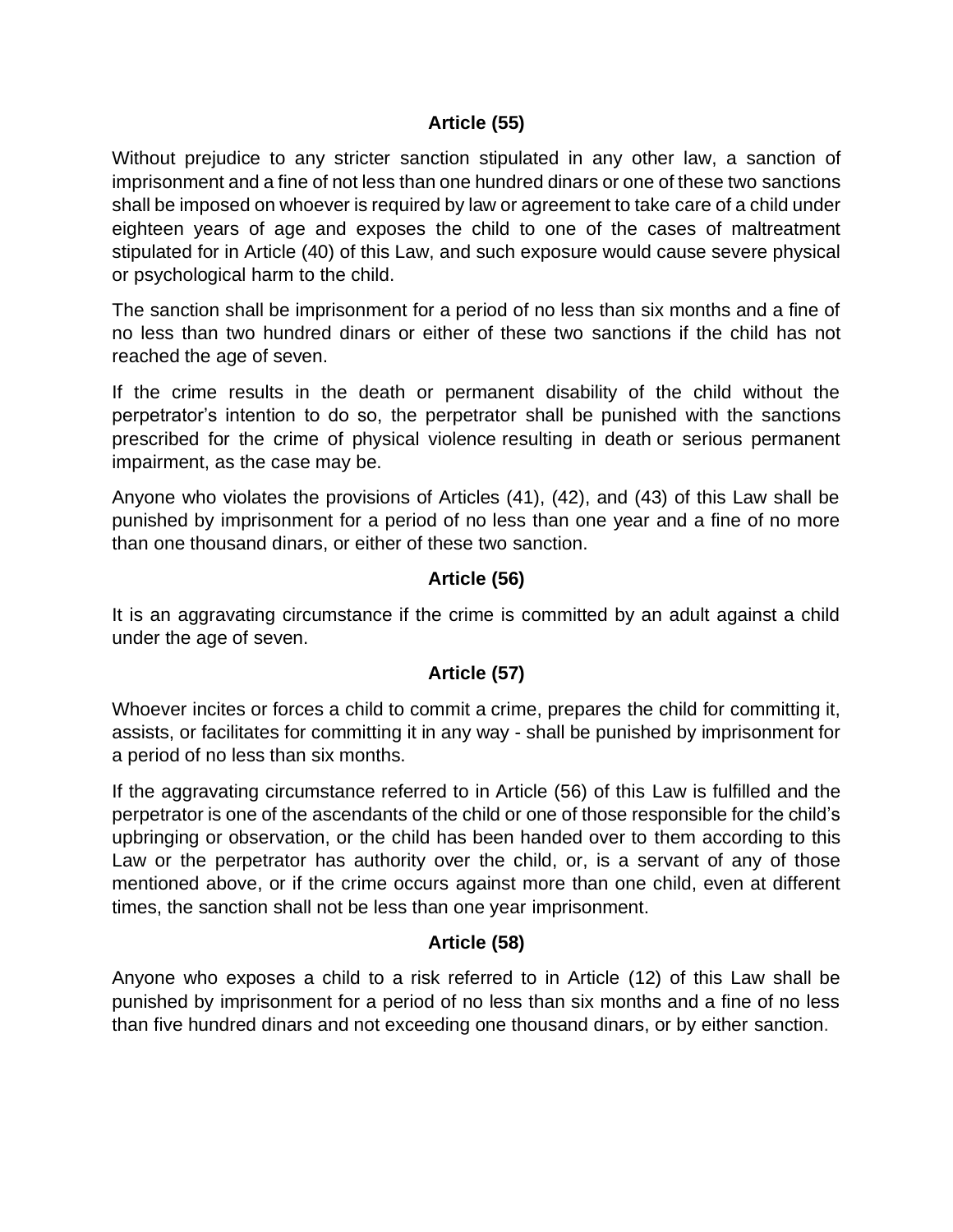### **Article (59)**

Any person who commits any of the following acts shall be sentenced to imprisonment and a fine exceeding two thousand dinars or by either sanction:

- 1- Give false or misleading information or prepare, while aware, a report contrary to the reality of any situation of endangerment or maltreatment of a child.
- 2- Detain or shelter a child who has been exposed to endangerment or maltreatment with the intention of withholding the protection established for the child under the provisions of this Law.

# **Article (60)**

Any public official who detains or imprisons a child with one or more adults in one place, in violation of Article (32) of this Law, shall be punished by imprisonment for a maximum of three months and a fine of no less than two hundred dinars and not exceeding five hundred dinars, or by either of these two sanctions.

### **Article (61)**

Without prejudice to any more severe punishment stipulated in any other law, a fine of no less than one thousand dinars and not exceeding five thousand dinars shall be imposed on anyone who publishes or broadcasts, in any of the print, audio or visual media or by any modern means of communication, any information, data, graphics or pictures relating to the identity of the child without the authorization of the competent Restorative Justice Courts for the Child or the Specialized Prosecution for the Child or the Judicial Committee for Childhood, as the case may be, if the child is brought before the relevant authorities for children at risk of endangerment or in conflict with the law.

# **Article (62)**

Any person who violates their obligations towards a child that they have received under Article (15) of this Law and thus results in the child committing an offence or falling in a situation of risk of endangerment set forth in Article (12) of this Law shall be punished by a fine of no less than one hundred dinars and not exceeding one thousand dinars.

The sanction shall be imprisonment for a period of no less than three months and not exceeding a year, and a fine of not less than three hundred dinars and not exceeding one thousand dinars, or one of these two sanctions, if the person receiving the child has violated their obligations in a serious breach.

# **Article (63)**

Anyone who hides a child for whom a judgment has been issued to hand them over to a person or authority in accordance with the provisions of this Law or helps the child to escape or assist the child in that shall be punished with imprisonment for a period not exceeding a month and a fine not exceeding two hundred dinars or either of these two sanctions.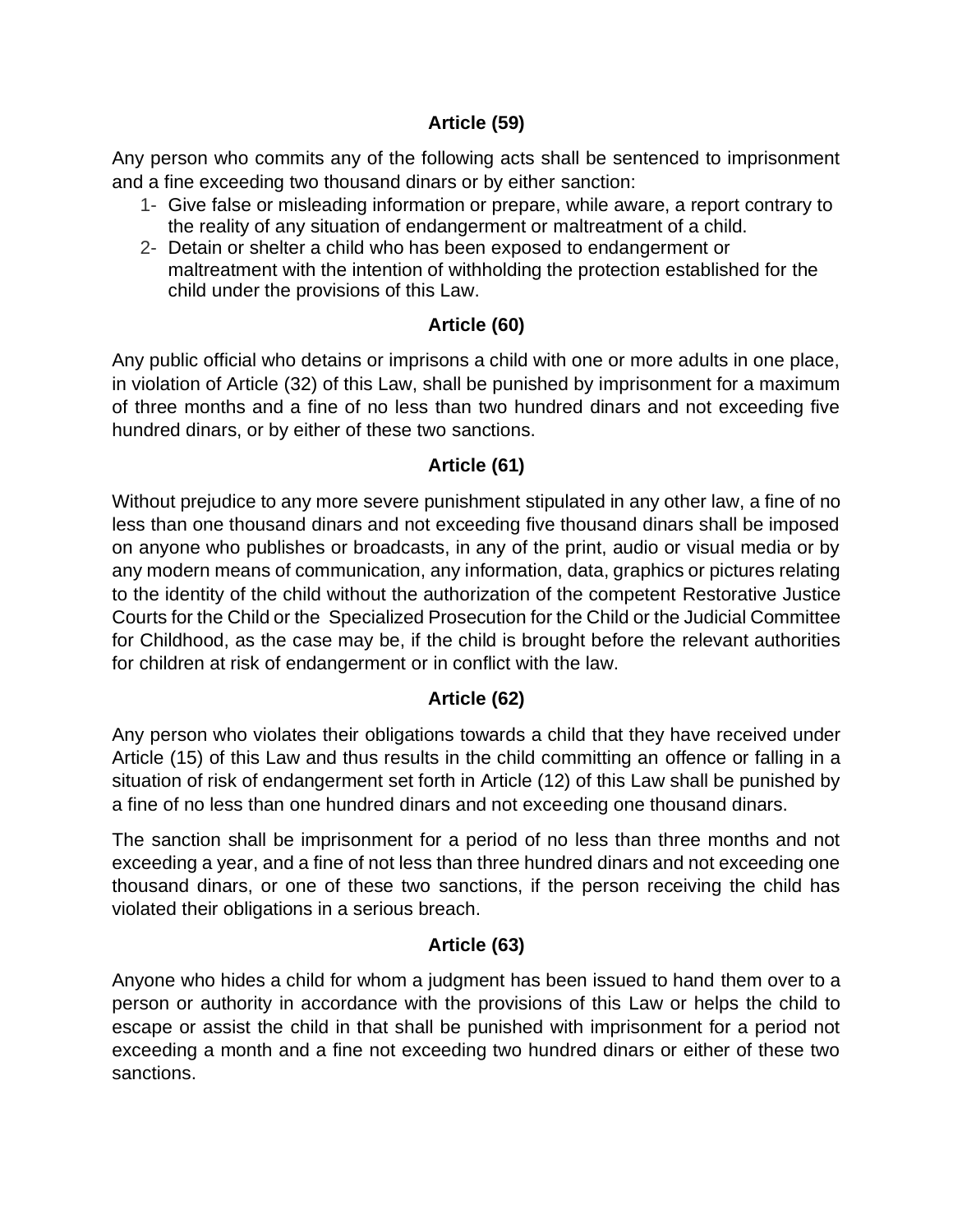### **Article (64)**

A fine not exceeding two hundred dinars shall be imposed on anyone who:

- 1- Violates the provisions of Articles (15), (17), (20), (25), (44), (51 second paragraph) and (80) of this Law.
- 2- Violates the requirements of the warning stipulated in Clause (2) of the second paragraph of Article (46) of this Law.
- 3- Receives a child according to the provisions of this Law and violates the provisions the decision to hand over the child.

### **Part Five Final Provisions**

# **Article (65)**

The provisions on abatement of criminal proceedings by conciliation or reconciliation, as established in the Code of Criminal Procedure or in any other law, shall apply to crimes committed by a child.

### **Article (66)**

At all stages of the investigation and trial, child victims or witnesses shall have the right to be heard, to understand their demands and to be treated in a manner that preserves their dignity and ensures their physical, psychological and moral well-being, and to be protected and be provided with health, social, legal, rehabilitation services and social integration in society, in the light of the United Nations Guidelines on Justice for Child Victims and Witnesses of Crime.

Accused children shall have the same rights mentioned in the first paragraph of this article, in all stages of arrest, investigation, trial and execution, as well as their right to obtain all information about the charges against them, with the assistance of an interpreter whenever needed, in light of the United Nations guidelines on providing Justice for children victims and witnesses of crime.

# **Article (67)**

The child has the right to all forms of legal and judicial assistance, and the child shall have a lawyer in criminal matters to defend them at the trial stage. If the child has no lawyer, the competent court shall assign a lawyer to defend them, in accordance with the rules established in the Criminal Procedure Code.

#### **Article (68)**

The child's natural or testamentary guardian - according to the circumstances - shall be notified by the legally established methods of every decision or measure taken against the child. Each of these persons has the right to grievance in the interest of the child against that decision or procedure, or to appeal against it through the methods of appeal prescribed in the laws.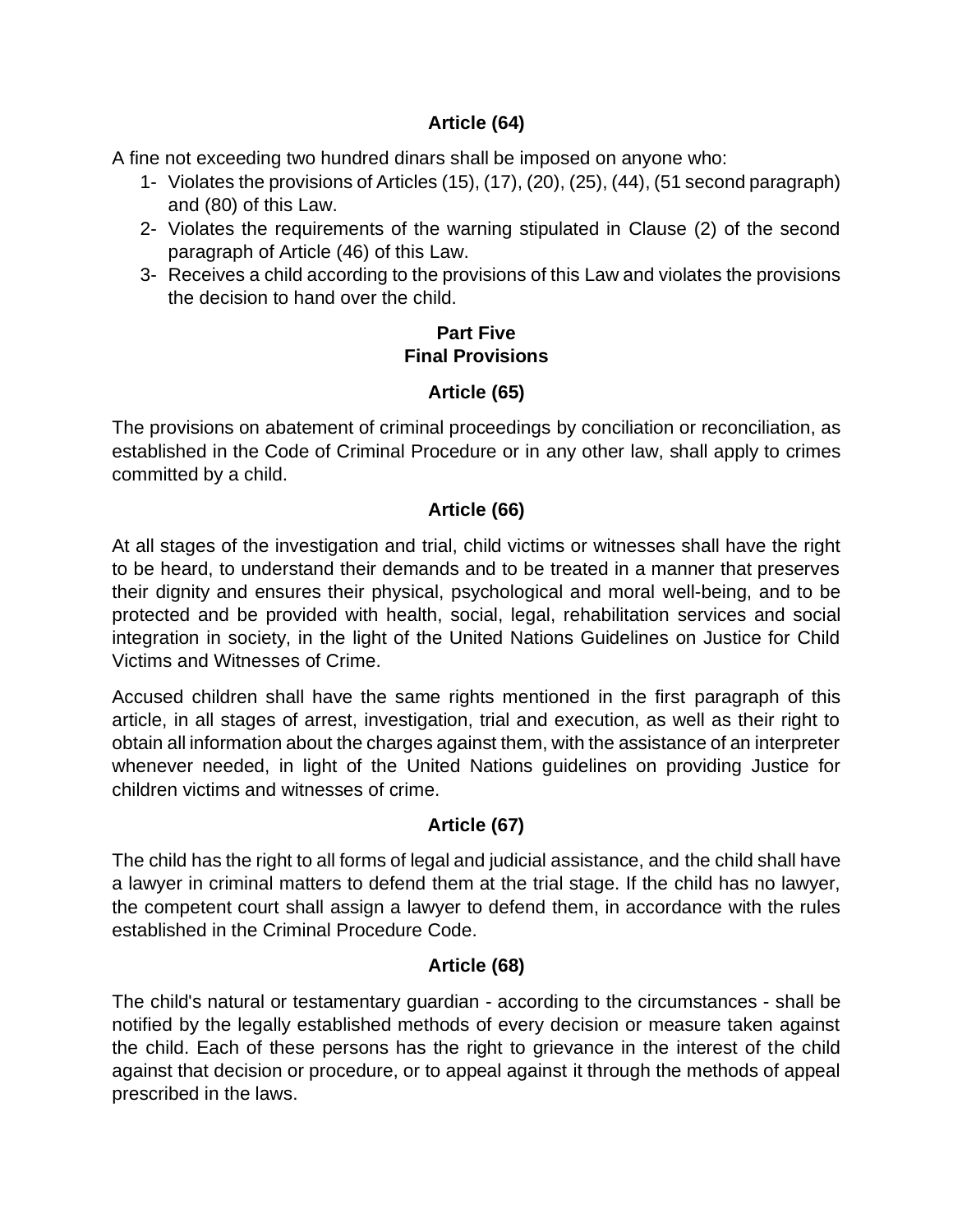#### **Article (69)**

A child who has not exceeded fifteen years of age, in accordance to the Gregorian calendar, may not be held in pre-trial detention, and the Specialized Prosecution for the Child may place the child in a social welfare institution for a period not exceeding one week and bring the child at each request if the circumstances of the case require keeping the child in custody, provided that the period of custody does not exceed one week, unless the competent Restorative Justice Court orders the extension of the period in accordance with the pre-trial detention rules laid down in the Criminal Procedure Code.

Instead of the procedure stipulated in the first paragraph of this Article, it is permissible to order the handover of the child to his natural or testamentary guardian, with an undertaking to bring them at every request.

The pretrial detention of a child who has exceeded the age of fifteen of calendar years may be replaced by one of the measures stipulated for in Articles (20), (21), (22), (25), (26) of this Law.

### **Article (70)**

Execution by physical coercion is not permitted for the convict who has not attained the age of eighteen years of age, in accordance with the Gregorian calendar, at the time of execution.

### **Article (71)**

It is not permissible to attend the child's trial before the Child Restorative Justice Courts, or the Judicial Committee for Childhood except for the child's natural or testamentary guardian, as the case may be, witnesses and lawyers, and whoever is permitted by the court to attend with special permission.

The Court or the Committee may order the removal of the child from the hearing trial after questioning the child or the removal of the child's natural or testamentary guardian if it deems it necessary. Conviction may be imposed only after the child has been informed of the proceedings in his absence.

The child may be exempted from attending the trial by themself if the child's interest so requires. The attendance of the natural or testamentary guardian on behalf of the child shall be sufficient, in which case the judgment is considered in the presence of the court.

#### **Article (72)**

The employees who are authorized by the Minister concerned with Justice Affairs in agreement with the minister concerned with social development affairs -– shall have the capacity of Judicial Investigation Officers - in their respective departments - with regard to crimes committed by children or against them, cases of their exposure to endangerment of maltreatment, and all other crimes stipulated in this Law.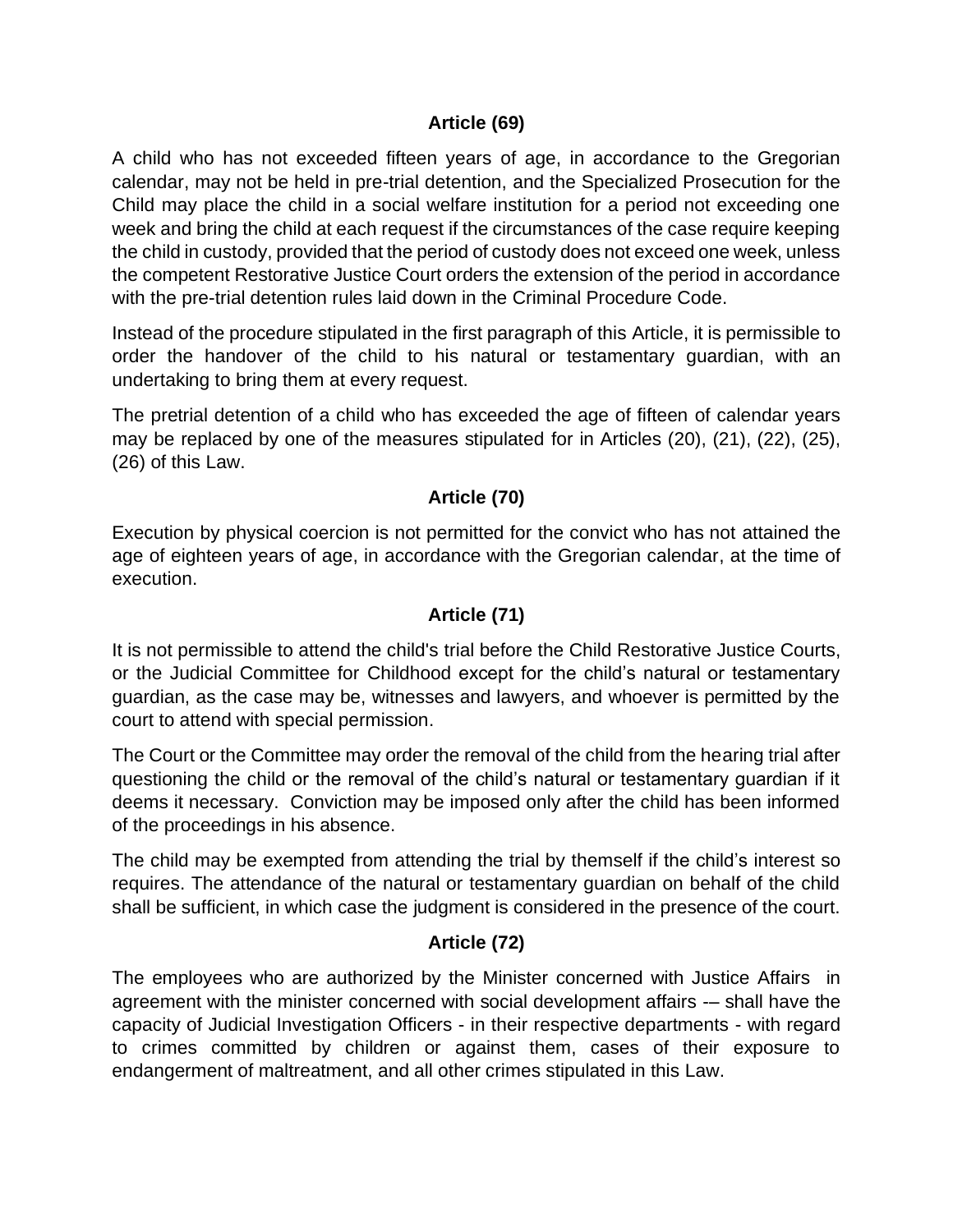### **Article (73)**

With the exception to the provision of paragraph one of Article (4) of this Law, the Higher Criminal Court shall be competent to hear felony cases in which children over fifteen years of age, in accordance to the Gregorian calendar, at the time of the commission of the crime are accused, when an adult or more participates in the commission of the crime. The Court shall be assisted by two experts provided for in Article (8) of this Law, who shall be appointed by the Court from among those experts, at least one of them shall be a woman.

Before issuing its ruling, the court must examine the circumstances of the child in all respects, with the help of the opinions of experts and others it deems fit, and conduct an independent deliberation of the evidence of the crime attributed to the c hild and its appropriate punishment.

The Supreme Criminal Court of Appeal is competent to hear appeals against rulings of the Supreme Criminal Court in the cases mentioned in the first paragraph of this article, in accordance with the procedures and times provided for in the Criminal Procedure Code.

# **Article (74)**

The experts provided for in Article (8) of this Law shall create for each child who is brought before the Restorative Justice Courts for the Child or the Judicial Committee for Childhood, a file containing a full report of their educational, psychological, mental, physical and social condition. The competent Restorative Justice Court for the Child or the Committee shall act on the case in accordance with what is stated in this file.

Before adjudicating the case, the court or committee shall discuss the reports mentioned in the first paragraph of this Article with the experts and may order an additional study of the situation of the child in question.

# **Article (75)**

Civil cases involving children are not admissible before the Restorative Justice Courts for the Child.

# **Article (76)**

The sentence or decision rendered against a child by any of the measures provided for in Articles (14) to (26) of this Law shall be enforceable, even if an appeal or complaint is made against it by the child

# **Article (77)**

Rulings and decisions issued by reprimand or hand over in accordance with the provisions of Articles (14) and (15) of this Law may only be appealed for a mistake in the application of the law, for a nullity of the ruling or nullity in the procedures that affected it.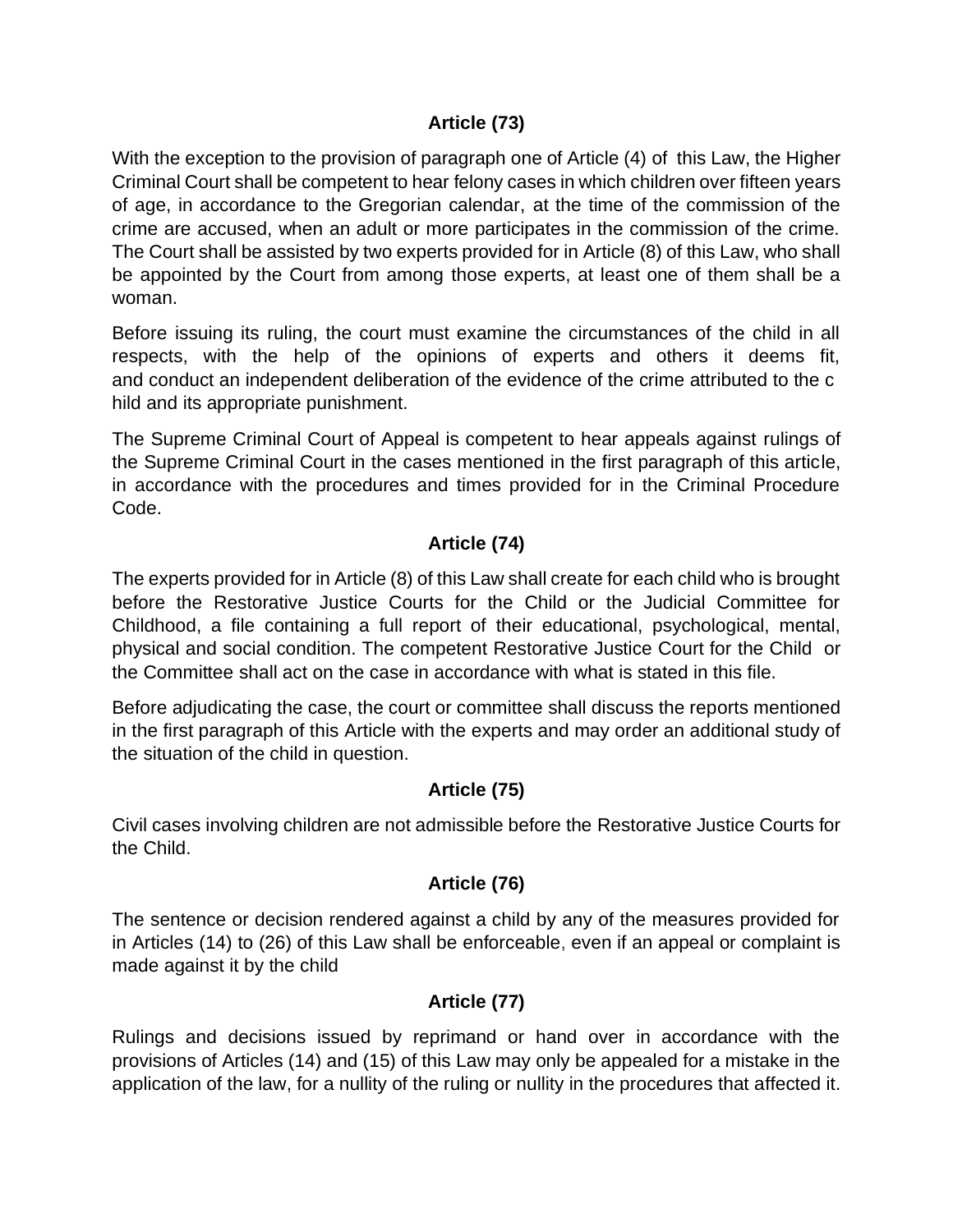#### **Article (78)**

If a child is sentenced to a criminal sanction on the grounds that the child is over fifteen years of age, in accordance to the Gregorian calendar, and then it is established by official papers that the child has not reached this age at the time of the commission of the crime, the Public Prosecution shall, on its own initiative or upon a request from the convicted child or their legal representative, bring the matter before the Restorative Justice Court for the Child , which issued the sentence for reconsideration.

If an accused is sentenced to a criminal sanction on the grounds that is the child is over the age of eighteen, in accordance to the Gregorian calendar, and then it is established by official papers that the child has not reached this age at the time of the commission of the crime, the Public Prosecution shall, on its own initiative or upon a request from the convicted child or their legal representative, bring the matter before the Restorative Justice Court for the Child , which issued the sentence for reconsideration.

In the previous two cases, the court must suspend the execution of the sentence, and the child may be placed in a social welfare institution in accordance with Article (69) of this Law.

If an accused is convicted as a child and is found to have exceeded eighteen years of age, in accordance to the Gregorian calendar, by the time of the commission of the crime, the Specialized Prosecution for the Child - on its own initiative or upon the request of the victim, if any, or their representative - shall bring the matter to the Restorative Justice Court for the Child , which issued the sentence for reconsideration and adjudicate the case in accordance with the established procedures.

#### **Article (79)**

The Chairman of the Restorative Justice Court for the Child shall rule on all disputes and issue decisions and orders relating to the execution of sentences, decisions and orders rendered by the Court, subject to the rules laid down in the Code of Criminal Procedure. The Chairman of the Judicial Committee for Childhood shall have the same jurisdiction with regards to the decisions of the Committee.

A judge or an expert of the Restorative Justice Court for the Child , on the basis of a delegation from the President of the Court, conducts periodic visits to children who are placed by court rulings and decisions in welfare institutions, training or social welfare centers, hospitals and other places to verify the implementation of the Court's judgements and decisions, and reports on their status to the President every six months for necessary action. The expert as a member of the Judicial Committee for Childhood shall carry out the same work in the same manner as regards the decisions of the Committee.

In the light of the reports mentioned in the second paragraph of this Article, the Court or the Committee shall decide what it deems appropriate for the child, taking into account the procedures and controls set forth in this Law and in the Code of Criminal Procedure.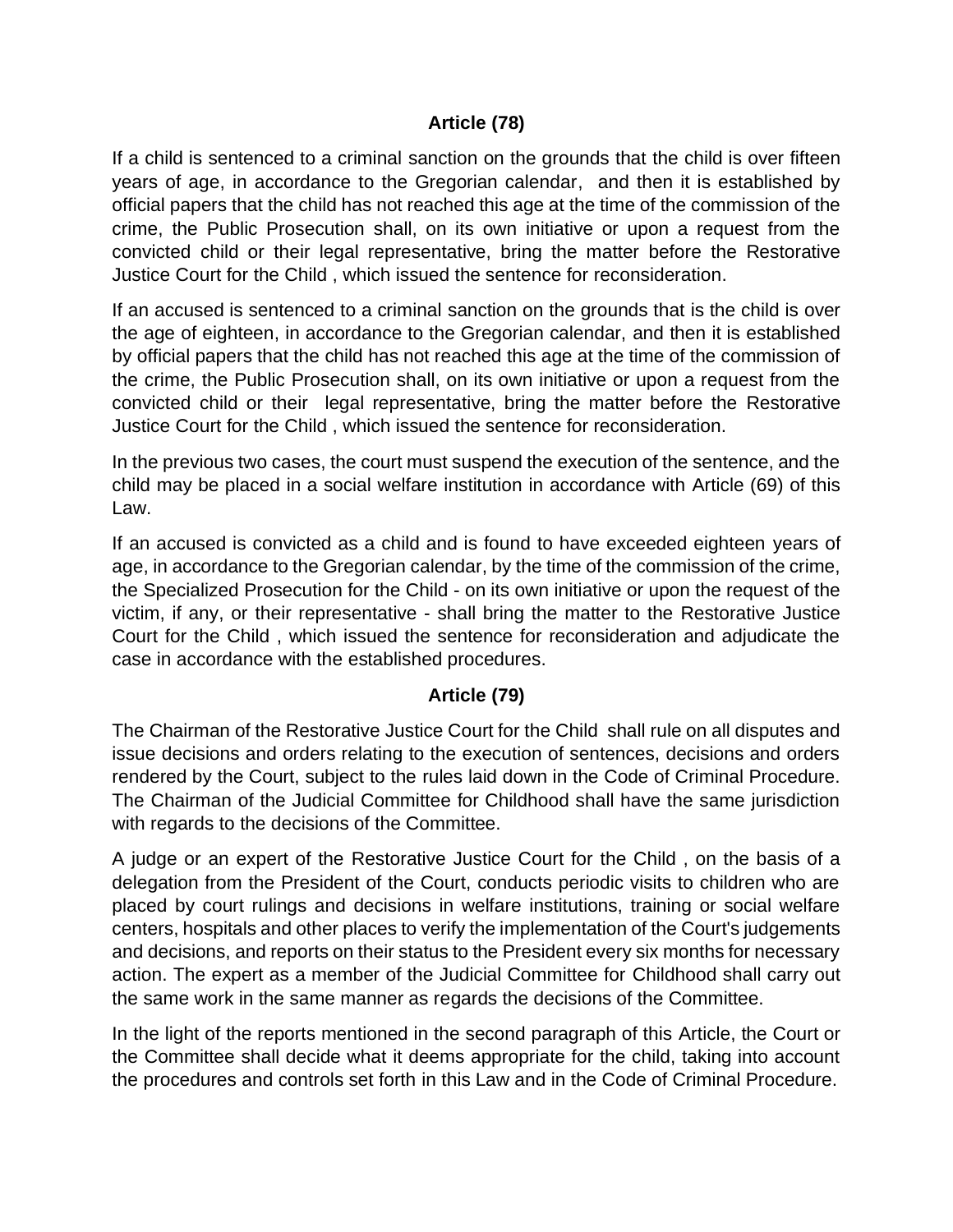#### **Article (80)**

The officials in the houses, institutions, rehabilitation, training and social welfare centers, and hospitals where children are placed based on rulings or orders or decisions by the competent Restorative Justice Court for the Child or the Judicial Committee for Childhood, shall provide the judges or experts responsible for the follow-up of the affairs of such children with all information on the various aspects of the status of the child concerned, so that they may prepare the reports mentioned in Article (79) of this Law.

Officials in the houses, institutions and centers mentioned in the first paragraph of this Article shall inform the court or the committee, as the case may be, of any sudden change in the situation of the child, or their severe disorder, death or escape.

### **Article (81)**

Any measure stipulated for in Articles (14) to (26) of this Law which have not been implemented for a full year from the day of its pronouncement, shall be implemented only by a decision of the Chairman of the competent Restorative Justice Court for the Child or the Chairman of the Judicial Committee for Childhood, at the request of the Specialized Prosecution for the Child and after taking the expert's opinion.

#### **Article (82)**

The child is not obligated to pay any fees or expenses for litigation before the Judicial Committee for Childhood and all courts in cases related to the implementation of the provisions of this Law.

#### **Article (83)**

The execution of custodial sanctions for children who exceeded fifteen complete calendar years of age shall be at special reform and rehabilitation centers, which shall be regulated by a decision of the Minister of the Interior in agreement with the minister concerned with social development affairs.

If the child reaches the age of twenty-one during the execution of the sentence, the child shall serve the remaining sentence in one of the centers of the Reform and Rehabilitation Institution. However, the sentence issued against the child may continue to be executed in the reform and rehabilitation center provided for in the first paragraph of this Article if there is no risk posed and the remaining period of the sentence does not exceed six months.

# **Article (84)**

An execution file shall be created for every child who has been sentenced to a sanction or a measure, to which the file of the merits of the case is included and all the documents related to the execution, as well as the decisions, orders and judgments issued as regards the execution. This file shall be presented to the Chairman of the competent Restorative Justice Court for the Child or the head of the Judicial Committee for Childhood before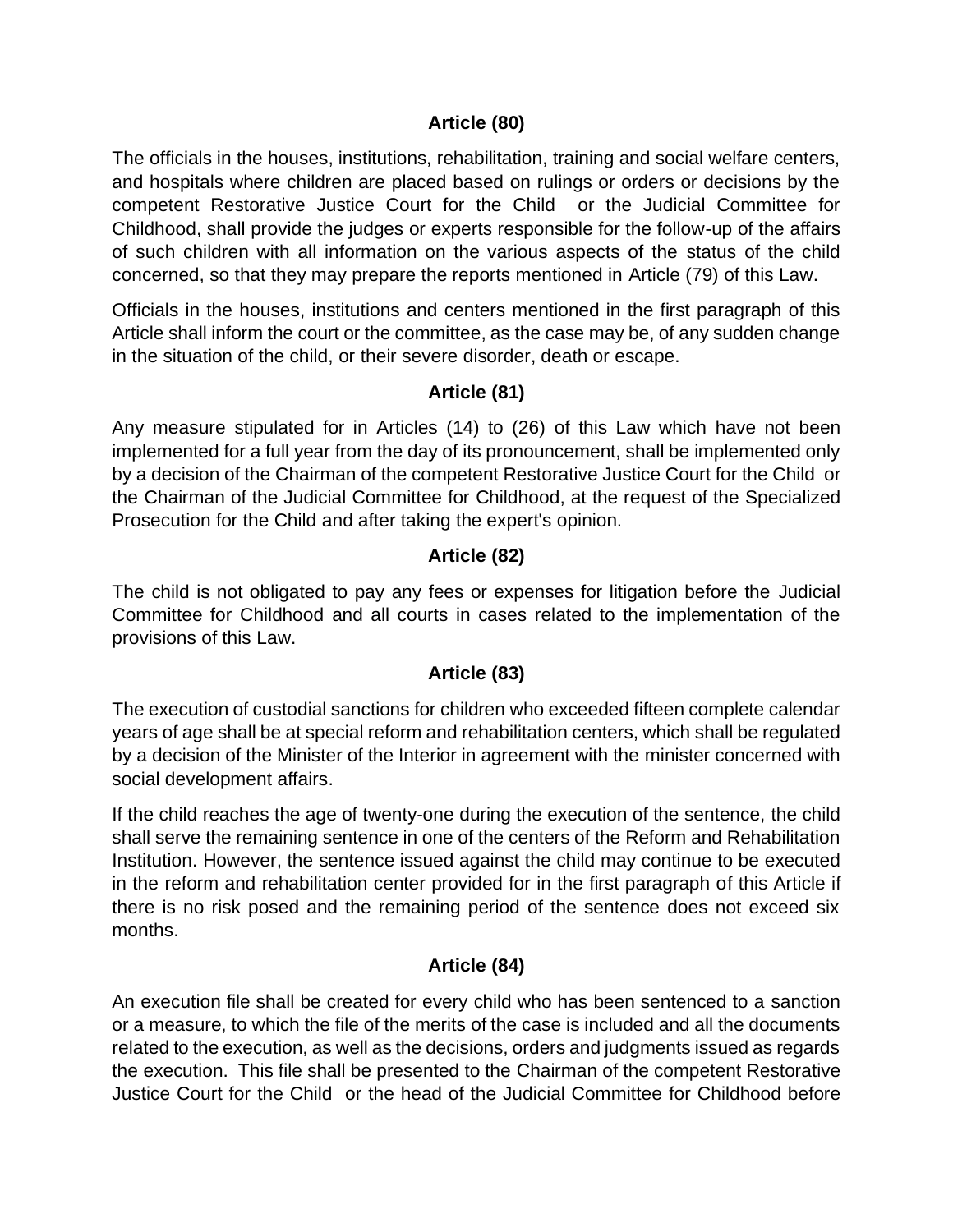taking any action related to the child, which falls within the jurisdiction of the court or committee under this Law.

The rulings issued against the child shall not be included in their criminal precedence record, except for these which are issued to the authority identified by the Executive Regulation.

#### **Article (85)**

The competent authority in the Ministry of the Interior shall have all the powers stipulated by the various laws and this Law for crimes committed by children, in addition to the situations of risks of endangerment that may face them, taking into account the Competencies of the Child Protection Center.

#### **Article (86)**

During the execution of any of the sanctions or measures provided for in this Law, children shall have the right to pursue their education at different levels of education, in accordance with the regulations and procedures issued by Reform and Rehabilitation Institutions Law promulgated by Law No. (18) 2014.

#### **Article (87)**

With respect to the fourth paragraph of Article (1) of the Penal Code promulgated by Legislative Decree No. (15) of 1976, a judicial committee shall be formed by the Chairman of the Higher Restorative Justice Court for the Child , the judge of the Lower Restorative Justice Court for the Child , the judge of the execution of the sentence, and a member of the public prosecution. This judicial committee shall receive requests for the replacement of sanctions ruled before the entry into force of this Law based on a report from the Reform and Rehabilitation Institute submitted by the public prosecution. A decision shall be issued by the Supreme Judicial Council to organize the work mechanism of the committee and schedule its sessions.

#### **Article (88)**

The provisions of this Law shall not prejudice the jurisdiction of the military judiciary over crimes within its jurisdiction in accordance with the provisions of the Military Judicial Law promulgated by Legislative Decree No. (34) of 2002, provided that all procedures, sanctions and measures provided for in this Law are applied by military courts and prosecutions.

Social and psychological experts shall be appointed at military courts and their work shall be organized by a decision issued by the General Commander of the Bahrain Defense Force. Before taking office, they shall take the oath mentioned in the second paragraph of Article (8) of this Law before the Minister of Defense Affairs.